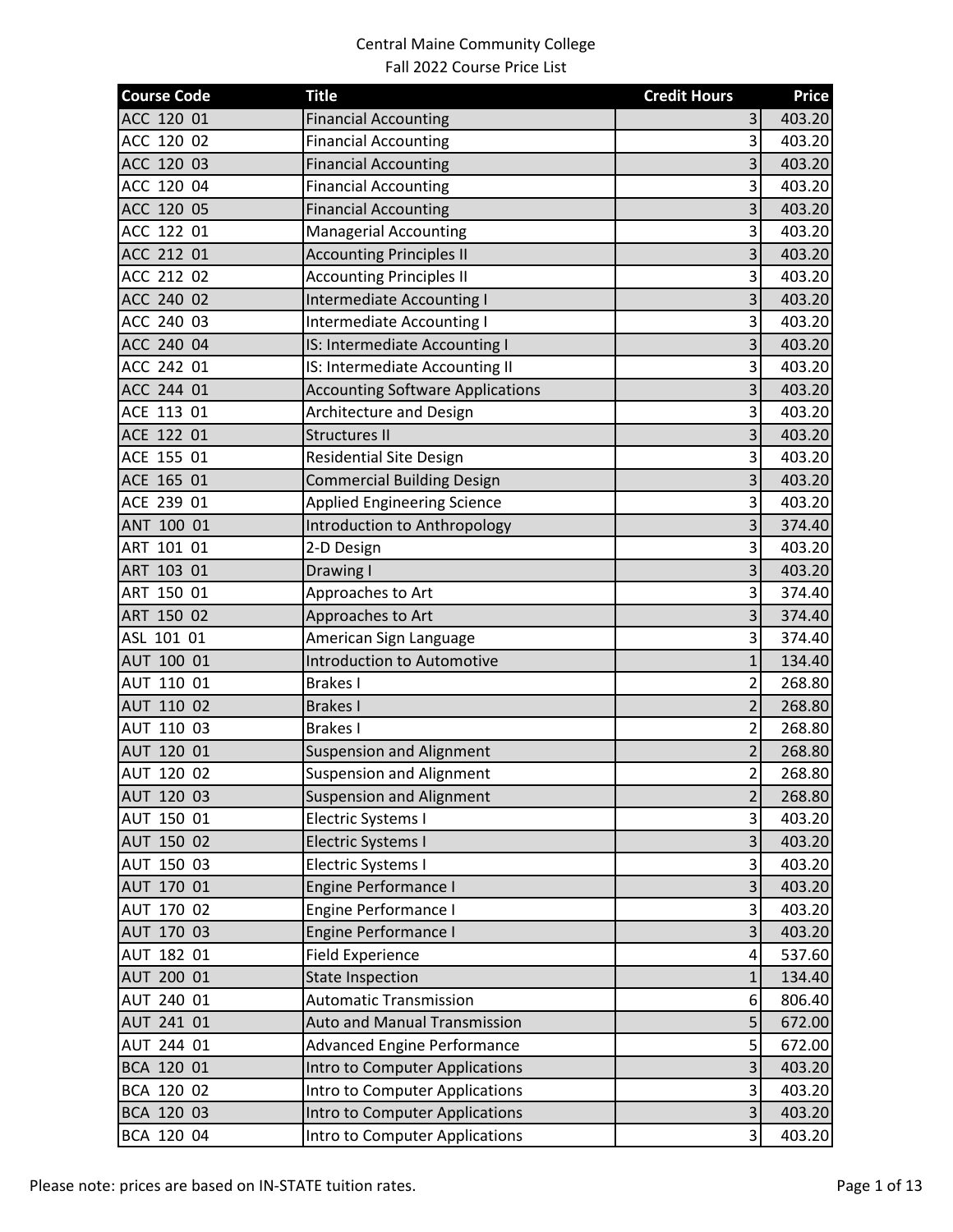| <b>Course Code</b> | <b>Title</b>                               | <b>Credit Hours</b>     | <b>Price</b> |
|--------------------|--------------------------------------------|-------------------------|--------------|
| BCA 120 05         | Intro to Computer Applications             | 3                       | 403.20       |
| BCA 120 06         | Intro to Computer Applications             | $\overline{3}$          | 403.20       |
| BCA 152 01         | <b>Integrated Software</b>                 | 3                       | 403.20       |
| BCA 241 01         | Spreadsheets                               | $\overline{\mathbf{3}}$ | 403.20       |
| BCA 241 02         | Spreadsheets                               | 3                       | 403.20       |
| BCA 241 03         | Spreadsheets                               | 3                       | 403.20       |
| BCT 101 01         | Intro to Hand & Power Tool Safety          | $\mathbf{1}$            | 134.40       |
| BCT 126 01         | <b>Construction Site Surveying</b>         | 2                       | 323.80       |
| BCT 142 01         | <b>Building Concepts I</b>                 | $\overline{3}$          | 403.20       |
| BCT 143 01         | <b>Building Concepts II</b>                | 3                       | 403.20       |
| BCT 152 01         | <b>Construction Document Reading and</b>   | 3                       | 403.20       |
| BCT 205 01         | Interior Finish I                          | 5                       | 672.00       |
| BIO 101 01         | Intro to General Biology Lecture           | 3                       | 403.20       |
| BIO 101 02         | Intro to General Biology Lecture           | 3                       | 403.20       |
| BIO 101 03         | Intro to General Biology Lecture           | 3                       | 403.20       |
| BIO 101 04         | Intro to General Biology Lecture           | $\overline{\mathbf{3}}$ | 403.20       |
| BIO 101 05         | Intro to General Biology Lecture           | $\overline{\mathbf{3}}$ | 403.20       |
| BIO 101 06         | Intro to General Biology Lecture           | 3                       | 403.20       |
| BIO 101 07         | Intro to General Biology Lecture           | 3                       | 403.20       |
| BIO 101 08         | Intro to General Biology Lecture           | 3                       | 403.20       |
| BIO 102 01         | Intro General Biology Lab                  | $\mathbf{1}$            | 134.40       |
| BIO 102 02         | Intro General Biology Lab                  | $\mathbf{1}$            | 134.40       |
| BIO 102 03         | Intro General Biology Lab                  | $\mathbf{1}$            | 134.40       |
| BIO 102 04         | Intro General Biology Lab                  | 1                       | 134.40       |
| BIO 102 05         | Intro General Biology Lab                  | $\mathbf{1}$            | 134.40       |
| BIO 102 06         | Intro General Biology Lab                  | $\mathbf{1}$            | 134.40       |
| BIO 102 07         | Intro General Biology Lab                  | $\mathbf{1}$            | 134.40       |
| BIO 102 08         | Intro General Biology Lab                  | $\mathbf{1}$            | 134.40       |
| BIO 104 01         | <b>Health and Wellness</b>                 | $\overline{\mathbf{3}}$ | 374.40       |
| BIO 105 01         | Essentials of Human A and P                | $\overline{3}$          | 374.40       |
| BIO 110 01         | <b>Fundamentals of Environ Sci Lecture</b> | 3                       | 403.20       |
| BIO 111 01         | Fund of Environmental Science Lab          | 1                       | 134.40       |
| BIO 115 01         | Anatomy and Physiology I (Lecture)         | 3                       | 403.20       |
| BIO 115 02         | Anatomy and Physiology I (Lecture)         | $\overline{\mathbf{3}}$ | 403.20       |
| BIO 115 03         | Anatomy and Physiology I (Lecture)         | $\overline{\mathbf{3}}$ | 403.20       |
| BIO 115 04         | Anatomy and Physiology I (Lecture)         | $\overline{\mathbf{3}}$ | 403.20       |
| BIO 115 05         | Anatomy and Physiology I (Lecture)         | $\overline{3}$          | 403.20       |
| BIO 115 06         | Anatomy and Physiology I (Lecture)         | $\overline{\mathbf{3}}$ | 403.20       |
| BIO 116 01         | Anatomy and Physiology I Lab               | $\mathbf{1}$            | 134.40       |
| BIO 116 02         | Anatomy and Physiology I Lab               | $\mathbf{1}$            | 134.40       |
| BIO 116 03         | Anatomy and Physiology I Lab               | 1                       | 134.40       |
| BIO 116 04         | Anatomy and Physiology I Lab               | $\mathbf{1}$            | 134.40       |
| BIO 116 05         | Anatomy and Physiology I Lab               | $\mathbf{1}$            | 134.40       |
| BIO 116 06         | Anatomy and Physiology I Lab               | $\mathbf{1}$            | 134.40       |
| BIO 116 07         | Anatomy and Physiology I Lab               | $\mathbf{1}$            | 134.40       |
| BIO 116 08         | Anatomy and Physiology I Lab               | $\mathbf{1}$            | 134.40       |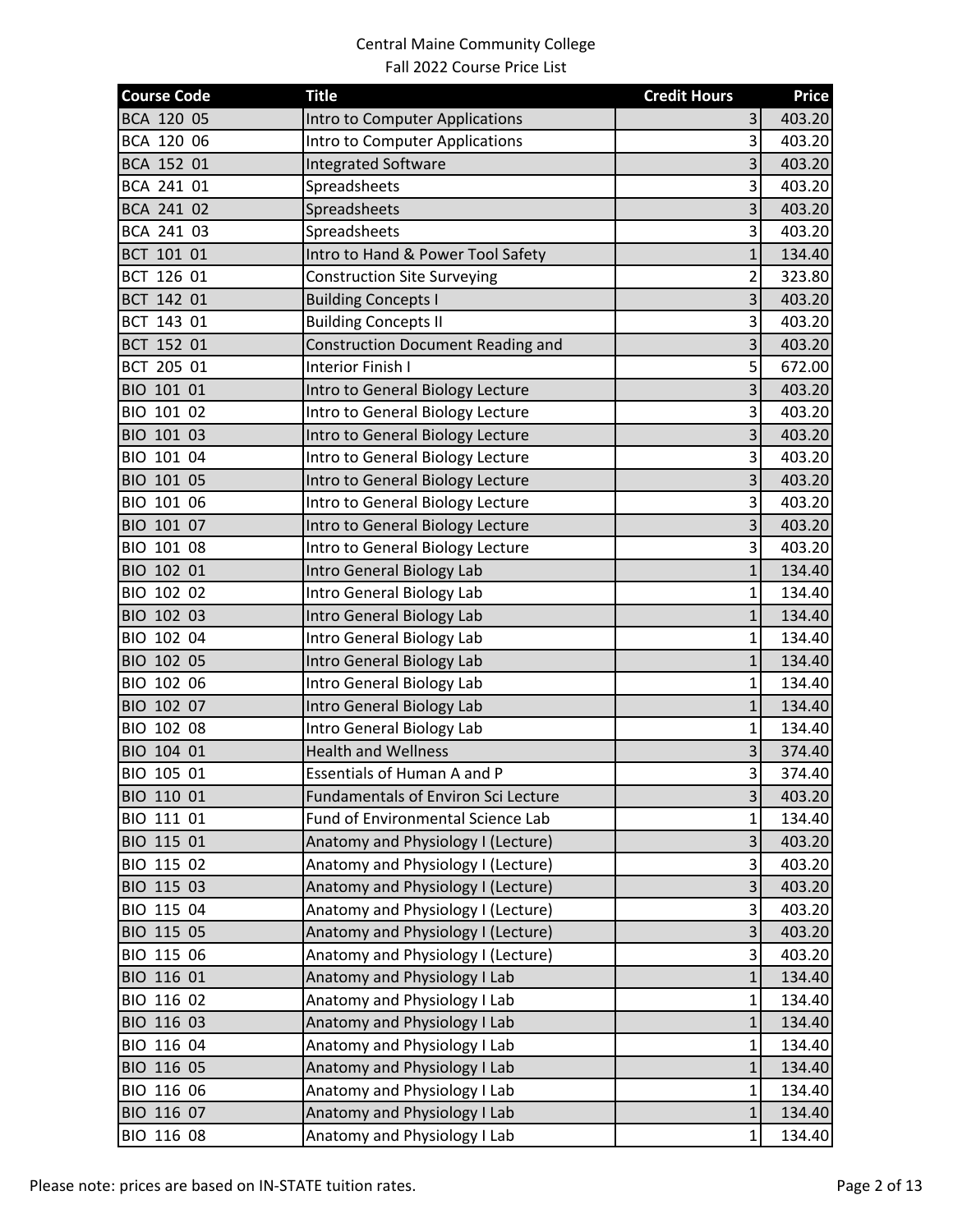| <b>Course Code</b> | <b>Title</b>                         | <b>Credit Hours</b>     | <b>Price</b> |
|--------------------|--------------------------------------|-------------------------|--------------|
| BIO 116 09         | Anatomy and Physiology I Lab         | 1                       | 134.40       |
| BIO 117 01         | Anatomy and Phys II (Lecture)        | $\overline{\mathbf{3}}$ | 403.20       |
| BIO 117 02         | Anatomy and Phys II (Lecture)        | 3                       | 403.20       |
| BIO 117 03         | Anatomy and Phys II (Lecture)        | $\overline{\mathbf{3}}$ | 403.20       |
| BIO 117 04         | Anatomy and Phys II (Lecture)        | $\overline{\mathbf{3}}$ | 403.20       |
| BIO 118 01         | Anatomy and Phys II Lab              | $\mathbf{1}$            | 134.40       |
| BIO 118 02         | Anatomy and Phys II Lab              | $\mathbf{1}$            | 134.40       |
| BIO 118 03         | Anatomy and Phys II Lab              | 1                       | 134.40       |
| BIO 118 04         | Anatomy and Phys II Lab              | $\mathbf{1}$            | 134.40       |
| BIO 121 01         | Nutrition                            | $\overline{\mathbf{3}}$ | 374.40       |
| BIO 131 01         | <b>Biology I Lecture</b>             | $\overline{\mathbf{3}}$ | 403.20       |
| BIO 131 02         | <b>Biology I Lecture</b>             | $\overline{\mathbf{3}}$ | 403.20       |
| BIO 132 01         | <b>Biology I Lab</b>                 | $\mathbf{1}$            | 134.40       |
| BIO 132 02         | <b>Biology I Lab</b>                 | $\mathbf{1}$            | 134.40       |
| BIO 133 01         | <b>Biology II Lecture</b>            | 3                       | 403.20       |
| BIO 134 01         | <b>Biology II Lab</b>                | $\mathbf{1}$            | 134.40       |
| BIO 211 01         | Microbiology (Lecture)               | $\overline{\mathbf{3}}$ | 403.20       |
| BIO 211 02         | Microbiology (Lecture)               | $\overline{\mathbf{3}}$ | 403.20       |
| BIO 212 01         | Microbiology (Lab)                   | $\mathbf{1}$            | 134.40       |
| BIO 212 02         | Microbiology (Lab)                   | 1                       | 134.40       |
| BIO 231 01         | Pathophysiology                      | 3                       | 403.20       |
| BUS 100 01         | <b>Understanding Business</b>        | $\overline{\mathbf{3}}$ | 374.40       |
| BUS 100 02         | <b>Understanding Business</b>        | $\overline{\mathbf{3}}$ | 374.40       |
| BUS 100 03         | <b>Understanding Business</b>        | $\overline{\mathbf{3}}$ | 374.40       |
| BUS 100 04         | <b>Understanding Business</b>        | 3                       | 374.40       |
| BUS 100 05         | <b>Understanding Business</b>        | $\overline{\mathbf{3}}$ | 374.40       |
| BUS 101 01         | <b>Small Business Management</b>     | 3                       | 374.40       |
| BUS 101 02         | <b>Small Business Management</b>     | $\overline{\mathbf{3}}$ | 374.40       |
| BUS 110 01         | Principles of Supervision            | $\overline{\mathbf{3}}$ | 374.40       |
| BUS 110 02         | Principles of Supervision            | $\overline{3}$          | 374.40       |
| BUS 110 03         | Principles of Supervision            | 3                       | 374.40       |
| BUS 115 01         | Leadership Intprsl Relations         | 3                       | 374.40       |
| BUS 118 01         | Introduction to Management           | 3                       | 374.40       |
| BUS 118 02         | Introduction to Management           | 3                       | 374.40       |
| BUS 118 03         | Introduction to Management           | 3                       | 374.40       |
| BUS 118 04         | <b>Introduction to Management</b>    | 3                       | 374.40       |
| BUS 124 01         | Legal Environment of Business        | 3                       | 374.40       |
| BUS 124 02         | <b>Legal Environment of Business</b> | $\overline{\mathbf{3}}$ | 374.40       |
| BUS 124 03         | <b>Legal Environment of Business</b> | 3                       | 374.40       |
| BUS 124 04         | Legal Environment of Business        | $\overline{\mathbf{3}}$ | 374.40       |
| BUS 124 05         | Legal Environment of Business        | $\overline{\mathbf{3}}$ | 374.40       |
| BUS 140 01         | Intro to Sports Management           | $\overline{\mathbf{3}}$ | 374.40       |
| BUS 150 01         | <b>Effective Custmr Relations</b>    | $\overline{\mathbf{3}}$ | 374.40       |
| BUS 150 02         | <b>Effective Custmr Relations</b>    | $\overline{\mathbf{3}}$ | 374.40       |
| BUS 165 01         | Nonprofit Business Administration    | $\overline{\mathbf{3}}$ | 374.40       |
| BUS 185 01         | Personal Finance                     | $\overline{\mathbf{3}}$ | 374.40       |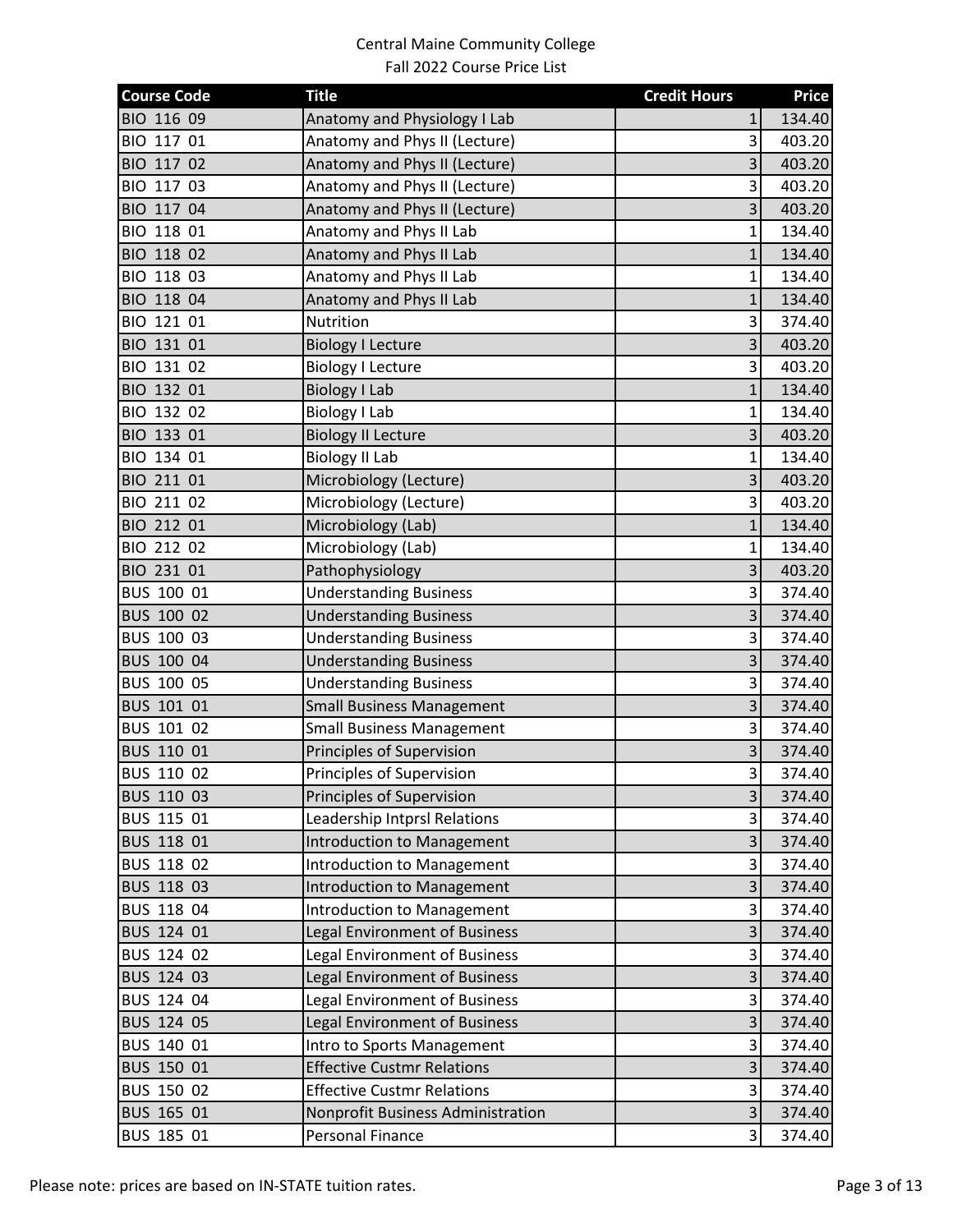| BUS 215 01<br><b>Principles of Marketing</b><br>3<br>374.40<br>BUS 215 02<br><b>Principles of Marketing</b><br>3<br>374.40<br>3<br>BUS 215 03<br><b>Principles of Marketing</b><br>374.40<br>$\overline{3}$<br>BUS 220 01<br>Managing People and Organizations<br>374.40<br>$\overline{\mathbf{3}}$<br>BUS 220 02<br>Managing People and Organizations<br>374.40<br>BUS 255 01<br>3<br>403.20<br>E-Commerce<br>3<br>BUS 260 01<br>403.20<br>Finance<br>BUS 260 02<br>3<br>403.20<br>Finance<br>3<br>BUS 298 01<br>403.20<br><b>Business Capstone</b><br>$\overline{3}$<br>BUS 298 02<br><b>Business Capstone</b><br>403.20<br>$\overline{\mathbf{3}}$<br>CAD 110 01<br>Intro to Computer Aided Drafting<br>403.20<br>CAD 262 01<br><b>Intermed Computer Aided Drafting</b><br>$\overline{\mathbf{3}}$<br>403.20<br>3<br>CHY 101 01<br>Introduction to Chemistry (Lecture)<br>403.20<br>CHY 102 01<br>Introduction to Chemistry (Lab)<br>134.40<br>$\mathbf{1}$<br>CHY 121 01<br><b>General Chemistry I (Lecture)</b><br>3<br>403.20<br>CHY 121 02<br>General Chemistry I (Lecture)<br>$\overline{3}$<br>403.20<br>CHY 122 01<br><b>General Chemistry Lab I</b><br>$\mathbf{1}$<br>134.40<br>CHY 122 02<br><b>General Chemistry Lab I</b><br>$\mathbf{1}$<br>134.40<br>$\overline{\mathbf{3}}$<br>CHY 123 01<br><b>General Chemistry II (Lecture)</b><br>403.20<br><b>General Chemistry II Lab</b><br>CHY 124 01<br>134.40<br>1<br>3<br>CHY 221 01<br><b>Organic Chemistry I Lecture</b><br>403.20<br>Organic Chemistry I Lab<br>$\overline{2}$<br>CHY 222 01<br>268.80<br>$\overline{3}$<br>CNL 120 01<br>Introduction to Conservation Law<br>374.40<br>$\overline{\mathbf{3}}$<br>CNL 240 01<br><b>Conservation Law Operations I</b><br>374.40<br>3<br>COM 100 01<br>403.20<br><b>Public Speaking</b><br>$\overline{\mathbf{3}}$<br>COM 100 02<br><b>Public Speaking</b><br>403.20<br>3<br>COM 100 03<br><b>Public Speaking</b><br>403.20<br><b>Public Speaking</b><br>$\overline{\mathbf{3}}$<br>COM 100 04<br>403.20<br>3<br>COM 100 05<br><b>Public Speaking</b><br>403.20<br>$\overline{3}$<br>COM 100 06<br><b>Public Speaking</b><br>403.20<br>3<br>COM 100 07<br><b>Public Speaking</b><br>403.20<br>3<br><b>Public Speaking</b><br>COM 100 08<br>403.20<br>COM 100 09<br><b>Public Speaking</b><br>3<br>403.20<br>COM 101 01<br><b>Interpersonal Communication</b><br>3<br>403.20<br>3<br>COM 101 02<br><b>Interpersonal Communication</b><br>403.20<br>3<br>COM 101 03<br><b>Interpersonal Communication</b><br>403.20<br>COM 101 04<br>3<br>Interpersonal Communication<br>403.20<br>$\overline{\mathbf{3}}$<br>COM 101 05<br><b>Interpersonal Communication</b><br>403.20<br>COM 101 06<br>3<br><b>Interpersonal Communication</b><br>403.20<br>$\overline{\mathbf{3}}$<br>COM 101 07<br><b>Interpersonal Communication</b><br>403.20<br>$\overline{\mathbf{3}}$<br>COM 101 08<br><b>Interpersonal Communication</b><br>403.20 | <b>Course Code</b> | <b>Title</b> | <b>Credit Hours</b> | <b>Price</b> |
|--------------------------------------------------------------------------------------------------------------------------------------------------------------------------------------------------------------------------------------------------------------------------------------------------------------------------------------------------------------------------------------------------------------------------------------------------------------------------------------------------------------------------------------------------------------------------------------------------------------------------------------------------------------------------------------------------------------------------------------------------------------------------------------------------------------------------------------------------------------------------------------------------------------------------------------------------------------------------------------------------------------------------------------------------------------------------------------------------------------------------------------------------------------------------------------------------------------------------------------------------------------------------------------------------------------------------------------------------------------------------------------------------------------------------------------------------------------------------------------------------------------------------------------------------------------------------------------------------------------------------------------------------------------------------------------------------------------------------------------------------------------------------------------------------------------------------------------------------------------------------------------------------------------------------------------------------------------------------------------------------------------------------------------------------------------------------------------------------------------------------------------------------------------------------------------------------------------------------------------------------------------------------------------------------------------------------------------------------------------------------------------------------------------------------------------------------------------------------------------------------------------------------------------------------------------------------------------------------------------------------------------------------------------------------------------------------------------------------------------------------------------------------------------------------------------------------------------------------------------------------------------------------------------------------------------------|--------------------|--------------|---------------------|--------------|
|                                                                                                                                                                                                                                                                                                                                                                                                                                                                                                                                                                                                                                                                                                                                                                                                                                                                                                                                                                                                                                                                                                                                                                                                                                                                                                                                                                                                                                                                                                                                                                                                                                                                                                                                                                                                                                                                                                                                                                                                                                                                                                                                                                                                                                                                                                                                                                                                                                                                                                                                                                                                                                                                                                                                                                                                                                                                                                                                            |                    |              |                     |              |
|                                                                                                                                                                                                                                                                                                                                                                                                                                                                                                                                                                                                                                                                                                                                                                                                                                                                                                                                                                                                                                                                                                                                                                                                                                                                                                                                                                                                                                                                                                                                                                                                                                                                                                                                                                                                                                                                                                                                                                                                                                                                                                                                                                                                                                                                                                                                                                                                                                                                                                                                                                                                                                                                                                                                                                                                                                                                                                                                            |                    |              |                     |              |
|                                                                                                                                                                                                                                                                                                                                                                                                                                                                                                                                                                                                                                                                                                                                                                                                                                                                                                                                                                                                                                                                                                                                                                                                                                                                                                                                                                                                                                                                                                                                                                                                                                                                                                                                                                                                                                                                                                                                                                                                                                                                                                                                                                                                                                                                                                                                                                                                                                                                                                                                                                                                                                                                                                                                                                                                                                                                                                                                            |                    |              |                     |              |
|                                                                                                                                                                                                                                                                                                                                                                                                                                                                                                                                                                                                                                                                                                                                                                                                                                                                                                                                                                                                                                                                                                                                                                                                                                                                                                                                                                                                                                                                                                                                                                                                                                                                                                                                                                                                                                                                                                                                                                                                                                                                                                                                                                                                                                                                                                                                                                                                                                                                                                                                                                                                                                                                                                                                                                                                                                                                                                                                            |                    |              |                     |              |
|                                                                                                                                                                                                                                                                                                                                                                                                                                                                                                                                                                                                                                                                                                                                                                                                                                                                                                                                                                                                                                                                                                                                                                                                                                                                                                                                                                                                                                                                                                                                                                                                                                                                                                                                                                                                                                                                                                                                                                                                                                                                                                                                                                                                                                                                                                                                                                                                                                                                                                                                                                                                                                                                                                                                                                                                                                                                                                                                            |                    |              |                     |              |
|                                                                                                                                                                                                                                                                                                                                                                                                                                                                                                                                                                                                                                                                                                                                                                                                                                                                                                                                                                                                                                                                                                                                                                                                                                                                                                                                                                                                                                                                                                                                                                                                                                                                                                                                                                                                                                                                                                                                                                                                                                                                                                                                                                                                                                                                                                                                                                                                                                                                                                                                                                                                                                                                                                                                                                                                                                                                                                                                            |                    |              |                     |              |
|                                                                                                                                                                                                                                                                                                                                                                                                                                                                                                                                                                                                                                                                                                                                                                                                                                                                                                                                                                                                                                                                                                                                                                                                                                                                                                                                                                                                                                                                                                                                                                                                                                                                                                                                                                                                                                                                                                                                                                                                                                                                                                                                                                                                                                                                                                                                                                                                                                                                                                                                                                                                                                                                                                                                                                                                                                                                                                                                            |                    |              |                     |              |
|                                                                                                                                                                                                                                                                                                                                                                                                                                                                                                                                                                                                                                                                                                                                                                                                                                                                                                                                                                                                                                                                                                                                                                                                                                                                                                                                                                                                                                                                                                                                                                                                                                                                                                                                                                                                                                                                                                                                                                                                                                                                                                                                                                                                                                                                                                                                                                                                                                                                                                                                                                                                                                                                                                                                                                                                                                                                                                                                            |                    |              |                     |              |
|                                                                                                                                                                                                                                                                                                                                                                                                                                                                                                                                                                                                                                                                                                                                                                                                                                                                                                                                                                                                                                                                                                                                                                                                                                                                                                                                                                                                                                                                                                                                                                                                                                                                                                                                                                                                                                                                                                                                                                                                                                                                                                                                                                                                                                                                                                                                                                                                                                                                                                                                                                                                                                                                                                                                                                                                                                                                                                                                            |                    |              |                     |              |
|                                                                                                                                                                                                                                                                                                                                                                                                                                                                                                                                                                                                                                                                                                                                                                                                                                                                                                                                                                                                                                                                                                                                                                                                                                                                                                                                                                                                                                                                                                                                                                                                                                                                                                                                                                                                                                                                                                                                                                                                                                                                                                                                                                                                                                                                                                                                                                                                                                                                                                                                                                                                                                                                                                                                                                                                                                                                                                                                            |                    |              |                     |              |
|                                                                                                                                                                                                                                                                                                                                                                                                                                                                                                                                                                                                                                                                                                                                                                                                                                                                                                                                                                                                                                                                                                                                                                                                                                                                                                                                                                                                                                                                                                                                                                                                                                                                                                                                                                                                                                                                                                                                                                                                                                                                                                                                                                                                                                                                                                                                                                                                                                                                                                                                                                                                                                                                                                                                                                                                                                                                                                                                            |                    |              |                     |              |
|                                                                                                                                                                                                                                                                                                                                                                                                                                                                                                                                                                                                                                                                                                                                                                                                                                                                                                                                                                                                                                                                                                                                                                                                                                                                                                                                                                                                                                                                                                                                                                                                                                                                                                                                                                                                                                                                                                                                                                                                                                                                                                                                                                                                                                                                                                                                                                                                                                                                                                                                                                                                                                                                                                                                                                                                                                                                                                                                            |                    |              |                     |              |
|                                                                                                                                                                                                                                                                                                                                                                                                                                                                                                                                                                                                                                                                                                                                                                                                                                                                                                                                                                                                                                                                                                                                                                                                                                                                                                                                                                                                                                                                                                                                                                                                                                                                                                                                                                                                                                                                                                                                                                                                                                                                                                                                                                                                                                                                                                                                                                                                                                                                                                                                                                                                                                                                                                                                                                                                                                                                                                                                            |                    |              |                     |              |
|                                                                                                                                                                                                                                                                                                                                                                                                                                                                                                                                                                                                                                                                                                                                                                                                                                                                                                                                                                                                                                                                                                                                                                                                                                                                                                                                                                                                                                                                                                                                                                                                                                                                                                                                                                                                                                                                                                                                                                                                                                                                                                                                                                                                                                                                                                                                                                                                                                                                                                                                                                                                                                                                                                                                                                                                                                                                                                                                            |                    |              |                     |              |
|                                                                                                                                                                                                                                                                                                                                                                                                                                                                                                                                                                                                                                                                                                                                                                                                                                                                                                                                                                                                                                                                                                                                                                                                                                                                                                                                                                                                                                                                                                                                                                                                                                                                                                                                                                                                                                                                                                                                                                                                                                                                                                                                                                                                                                                                                                                                                                                                                                                                                                                                                                                                                                                                                                                                                                                                                                                                                                                                            |                    |              |                     |              |
|                                                                                                                                                                                                                                                                                                                                                                                                                                                                                                                                                                                                                                                                                                                                                                                                                                                                                                                                                                                                                                                                                                                                                                                                                                                                                                                                                                                                                                                                                                                                                                                                                                                                                                                                                                                                                                                                                                                                                                                                                                                                                                                                                                                                                                                                                                                                                                                                                                                                                                                                                                                                                                                                                                                                                                                                                                                                                                                                            |                    |              |                     |              |
|                                                                                                                                                                                                                                                                                                                                                                                                                                                                                                                                                                                                                                                                                                                                                                                                                                                                                                                                                                                                                                                                                                                                                                                                                                                                                                                                                                                                                                                                                                                                                                                                                                                                                                                                                                                                                                                                                                                                                                                                                                                                                                                                                                                                                                                                                                                                                                                                                                                                                                                                                                                                                                                                                                                                                                                                                                                                                                                                            |                    |              |                     |              |
|                                                                                                                                                                                                                                                                                                                                                                                                                                                                                                                                                                                                                                                                                                                                                                                                                                                                                                                                                                                                                                                                                                                                                                                                                                                                                                                                                                                                                                                                                                                                                                                                                                                                                                                                                                                                                                                                                                                                                                                                                                                                                                                                                                                                                                                                                                                                                                                                                                                                                                                                                                                                                                                                                                                                                                                                                                                                                                                                            |                    |              |                     |              |
|                                                                                                                                                                                                                                                                                                                                                                                                                                                                                                                                                                                                                                                                                                                                                                                                                                                                                                                                                                                                                                                                                                                                                                                                                                                                                                                                                                                                                                                                                                                                                                                                                                                                                                                                                                                                                                                                                                                                                                                                                                                                                                                                                                                                                                                                                                                                                                                                                                                                                                                                                                                                                                                                                                                                                                                                                                                                                                                                            |                    |              |                     |              |
|                                                                                                                                                                                                                                                                                                                                                                                                                                                                                                                                                                                                                                                                                                                                                                                                                                                                                                                                                                                                                                                                                                                                                                                                                                                                                                                                                                                                                                                                                                                                                                                                                                                                                                                                                                                                                                                                                                                                                                                                                                                                                                                                                                                                                                                                                                                                                                                                                                                                                                                                                                                                                                                                                                                                                                                                                                                                                                                                            |                    |              |                     |              |
|                                                                                                                                                                                                                                                                                                                                                                                                                                                                                                                                                                                                                                                                                                                                                                                                                                                                                                                                                                                                                                                                                                                                                                                                                                                                                                                                                                                                                                                                                                                                                                                                                                                                                                                                                                                                                                                                                                                                                                                                                                                                                                                                                                                                                                                                                                                                                                                                                                                                                                                                                                                                                                                                                                                                                                                                                                                                                                                                            |                    |              |                     |              |
|                                                                                                                                                                                                                                                                                                                                                                                                                                                                                                                                                                                                                                                                                                                                                                                                                                                                                                                                                                                                                                                                                                                                                                                                                                                                                                                                                                                                                                                                                                                                                                                                                                                                                                                                                                                                                                                                                                                                                                                                                                                                                                                                                                                                                                                                                                                                                                                                                                                                                                                                                                                                                                                                                                                                                                                                                                                                                                                                            |                    |              |                     |              |
|                                                                                                                                                                                                                                                                                                                                                                                                                                                                                                                                                                                                                                                                                                                                                                                                                                                                                                                                                                                                                                                                                                                                                                                                                                                                                                                                                                                                                                                                                                                                                                                                                                                                                                                                                                                                                                                                                                                                                                                                                                                                                                                                                                                                                                                                                                                                                                                                                                                                                                                                                                                                                                                                                                                                                                                                                                                                                                                                            |                    |              |                     |              |
|                                                                                                                                                                                                                                                                                                                                                                                                                                                                                                                                                                                                                                                                                                                                                                                                                                                                                                                                                                                                                                                                                                                                                                                                                                                                                                                                                                                                                                                                                                                                                                                                                                                                                                                                                                                                                                                                                                                                                                                                                                                                                                                                                                                                                                                                                                                                                                                                                                                                                                                                                                                                                                                                                                                                                                                                                                                                                                                                            |                    |              |                     |              |
|                                                                                                                                                                                                                                                                                                                                                                                                                                                                                                                                                                                                                                                                                                                                                                                                                                                                                                                                                                                                                                                                                                                                                                                                                                                                                                                                                                                                                                                                                                                                                                                                                                                                                                                                                                                                                                                                                                                                                                                                                                                                                                                                                                                                                                                                                                                                                                                                                                                                                                                                                                                                                                                                                                                                                                                                                                                                                                                                            |                    |              |                     |              |
|                                                                                                                                                                                                                                                                                                                                                                                                                                                                                                                                                                                                                                                                                                                                                                                                                                                                                                                                                                                                                                                                                                                                                                                                                                                                                                                                                                                                                                                                                                                                                                                                                                                                                                                                                                                                                                                                                                                                                                                                                                                                                                                                                                                                                                                                                                                                                                                                                                                                                                                                                                                                                                                                                                                                                                                                                                                                                                                                            |                    |              |                     |              |
|                                                                                                                                                                                                                                                                                                                                                                                                                                                                                                                                                                                                                                                                                                                                                                                                                                                                                                                                                                                                                                                                                                                                                                                                                                                                                                                                                                                                                                                                                                                                                                                                                                                                                                                                                                                                                                                                                                                                                                                                                                                                                                                                                                                                                                                                                                                                                                                                                                                                                                                                                                                                                                                                                                                                                                                                                                                                                                                                            |                    |              |                     |              |
|                                                                                                                                                                                                                                                                                                                                                                                                                                                                                                                                                                                                                                                                                                                                                                                                                                                                                                                                                                                                                                                                                                                                                                                                                                                                                                                                                                                                                                                                                                                                                                                                                                                                                                                                                                                                                                                                                                                                                                                                                                                                                                                                                                                                                                                                                                                                                                                                                                                                                                                                                                                                                                                                                                                                                                                                                                                                                                                                            |                    |              |                     |              |
|                                                                                                                                                                                                                                                                                                                                                                                                                                                                                                                                                                                                                                                                                                                                                                                                                                                                                                                                                                                                                                                                                                                                                                                                                                                                                                                                                                                                                                                                                                                                                                                                                                                                                                                                                                                                                                                                                                                                                                                                                                                                                                                                                                                                                                                                                                                                                                                                                                                                                                                                                                                                                                                                                                                                                                                                                                                                                                                                            |                    |              |                     |              |
|                                                                                                                                                                                                                                                                                                                                                                                                                                                                                                                                                                                                                                                                                                                                                                                                                                                                                                                                                                                                                                                                                                                                                                                                                                                                                                                                                                                                                                                                                                                                                                                                                                                                                                                                                                                                                                                                                                                                                                                                                                                                                                                                                                                                                                                                                                                                                                                                                                                                                                                                                                                                                                                                                                                                                                                                                                                                                                                                            |                    |              |                     |              |
|                                                                                                                                                                                                                                                                                                                                                                                                                                                                                                                                                                                                                                                                                                                                                                                                                                                                                                                                                                                                                                                                                                                                                                                                                                                                                                                                                                                                                                                                                                                                                                                                                                                                                                                                                                                                                                                                                                                                                                                                                                                                                                                                                                                                                                                                                                                                                                                                                                                                                                                                                                                                                                                                                                                                                                                                                                                                                                                                            |                    |              |                     |              |
|                                                                                                                                                                                                                                                                                                                                                                                                                                                                                                                                                                                                                                                                                                                                                                                                                                                                                                                                                                                                                                                                                                                                                                                                                                                                                                                                                                                                                                                                                                                                                                                                                                                                                                                                                                                                                                                                                                                                                                                                                                                                                                                                                                                                                                                                                                                                                                                                                                                                                                                                                                                                                                                                                                                                                                                                                                                                                                                                            |                    |              |                     |              |
|                                                                                                                                                                                                                                                                                                                                                                                                                                                                                                                                                                                                                                                                                                                                                                                                                                                                                                                                                                                                                                                                                                                                                                                                                                                                                                                                                                                                                                                                                                                                                                                                                                                                                                                                                                                                                                                                                                                                                                                                                                                                                                                                                                                                                                                                                                                                                                                                                                                                                                                                                                                                                                                                                                                                                                                                                                                                                                                                            |                    |              |                     |              |
|                                                                                                                                                                                                                                                                                                                                                                                                                                                                                                                                                                                                                                                                                                                                                                                                                                                                                                                                                                                                                                                                                                                                                                                                                                                                                                                                                                                                                                                                                                                                                                                                                                                                                                                                                                                                                                                                                                                                                                                                                                                                                                                                                                                                                                                                                                                                                                                                                                                                                                                                                                                                                                                                                                                                                                                                                                                                                                                                            |                    |              |                     |              |
|                                                                                                                                                                                                                                                                                                                                                                                                                                                                                                                                                                                                                                                                                                                                                                                                                                                                                                                                                                                                                                                                                                                                                                                                                                                                                                                                                                                                                                                                                                                                                                                                                                                                                                                                                                                                                                                                                                                                                                                                                                                                                                                                                                                                                                                                                                                                                                                                                                                                                                                                                                                                                                                                                                                                                                                                                                                                                                                                            |                    |              |                     |              |
|                                                                                                                                                                                                                                                                                                                                                                                                                                                                                                                                                                                                                                                                                                                                                                                                                                                                                                                                                                                                                                                                                                                                                                                                                                                                                                                                                                                                                                                                                                                                                                                                                                                                                                                                                                                                                                                                                                                                                                                                                                                                                                                                                                                                                                                                                                                                                                                                                                                                                                                                                                                                                                                                                                                                                                                                                                                                                                                                            |                    |              |                     |              |
|                                                                                                                                                                                                                                                                                                                                                                                                                                                                                                                                                                                                                                                                                                                                                                                                                                                                                                                                                                                                                                                                                                                                                                                                                                                                                                                                                                                                                                                                                                                                                                                                                                                                                                                                                                                                                                                                                                                                                                                                                                                                                                                                                                                                                                                                                                                                                                                                                                                                                                                                                                                                                                                                                                                                                                                                                                                                                                                                            |                    |              |                     |              |
|                                                                                                                                                                                                                                                                                                                                                                                                                                                                                                                                                                                                                                                                                                                                                                                                                                                                                                                                                                                                                                                                                                                                                                                                                                                                                                                                                                                                                                                                                                                                                                                                                                                                                                                                                                                                                                                                                                                                                                                                                                                                                                                                                                                                                                                                                                                                                                                                                                                                                                                                                                                                                                                                                                                                                                                                                                                                                                                                            |                    |              |                     |              |
|                                                                                                                                                                                                                                                                                                                                                                                                                                                                                                                                                                                                                                                                                                                                                                                                                                                                                                                                                                                                                                                                                                                                                                                                                                                                                                                                                                                                                                                                                                                                                                                                                                                                                                                                                                                                                                                                                                                                                                                                                                                                                                                                                                                                                                                                                                                                                                                                                                                                                                                                                                                                                                                                                                                                                                                                                                                                                                                                            |                    |              |                     |              |
|                                                                                                                                                                                                                                                                                                                                                                                                                                                                                                                                                                                                                                                                                                                                                                                                                                                                                                                                                                                                                                                                                                                                                                                                                                                                                                                                                                                                                                                                                                                                                                                                                                                                                                                                                                                                                                                                                                                                                                                                                                                                                                                                                                                                                                                                                                                                                                                                                                                                                                                                                                                                                                                                                                                                                                                                                                                                                                                                            |                    |              |                     |              |
| $\overline{\mathbf{3}}$<br>COM 101 09<br>Interpersonal Communication<br>403.20                                                                                                                                                                                                                                                                                                                                                                                                                                                                                                                                                                                                                                                                                                                                                                                                                                                                                                                                                                                                                                                                                                                                                                                                                                                                                                                                                                                                                                                                                                                                                                                                                                                                                                                                                                                                                                                                                                                                                                                                                                                                                                                                                                                                                                                                                                                                                                                                                                                                                                                                                                                                                                                                                                                                                                                                                                                             |                    |              |                     |              |
| $\overline{\mathbf{3}}$<br>CPT 127 01<br>Introduction to Python Programming<br>403.20                                                                                                                                                                                                                                                                                                                                                                                                                                                                                                                                                                                                                                                                                                                                                                                                                                                                                                                                                                                                                                                                                                                                                                                                                                                                                                                                                                                                                                                                                                                                                                                                                                                                                                                                                                                                                                                                                                                                                                                                                                                                                                                                                                                                                                                                                                                                                                                                                                                                                                                                                                                                                                                                                                                                                                                                                                                      |                    |              |                     |              |
| $\overline{\mathbf{3}}$<br>CPT 127 02<br>Introduction to Python Programming<br>403.20                                                                                                                                                                                                                                                                                                                                                                                                                                                                                                                                                                                                                                                                                                                                                                                                                                                                                                                                                                                                                                                                                                                                                                                                                                                                                                                                                                                                                                                                                                                                                                                                                                                                                                                                                                                                                                                                                                                                                                                                                                                                                                                                                                                                                                                                                                                                                                                                                                                                                                                                                                                                                                                                                                                                                                                                                                                      |                    |              |                     |              |
| $\overline{\mathbf{3}}$<br>CPT 147 01<br>Introduction to PC Repair/OS<br>403.20                                                                                                                                                                                                                                                                                                                                                                                                                                                                                                                                                                                                                                                                                                                                                                                                                                                                                                                                                                                                                                                                                                                                                                                                                                                                                                                                                                                                                                                                                                                                                                                                                                                                                                                                                                                                                                                                                                                                                                                                                                                                                                                                                                                                                                                                                                                                                                                                                                                                                                                                                                                                                                                                                                                                                                                                                                                            |                    |              |                     |              |
| CPT 147 02<br>$\overline{\mathbf{3}}$<br>Introduction to PC Repair/OS<br>403.20                                                                                                                                                                                                                                                                                                                                                                                                                                                                                                                                                                                                                                                                                                                                                                                                                                                                                                                                                                                                                                                                                                                                                                                                                                                                                                                                                                                                                                                                                                                                                                                                                                                                                                                                                                                                                                                                                                                                                                                                                                                                                                                                                                                                                                                                                                                                                                                                                                                                                                                                                                                                                                                                                                                                                                                                                                                            |                    |              |                     |              |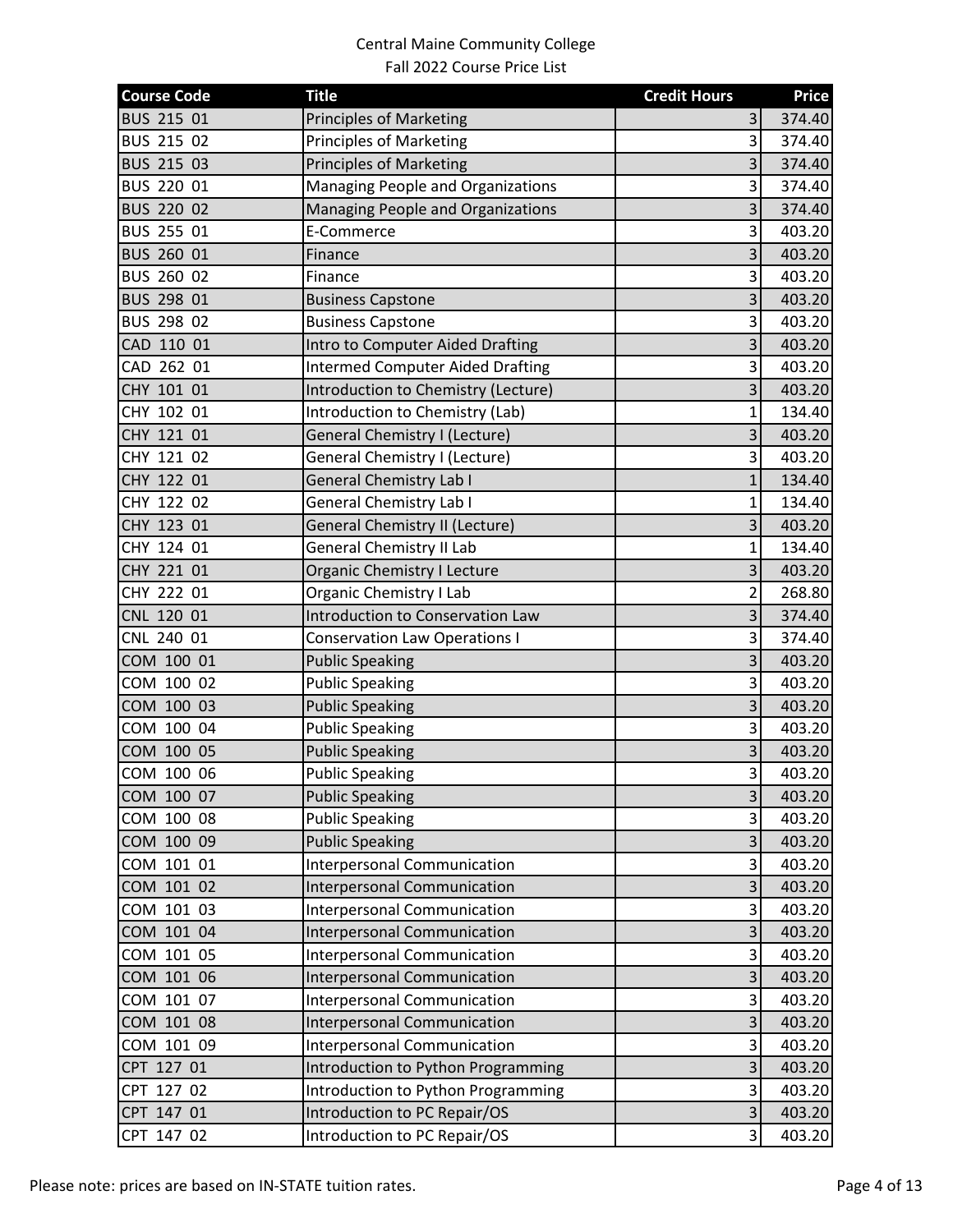| <b>Course Code</b> | <b>Title</b>                               | <b>Credit Hours</b>     | <b>Price</b> |
|--------------------|--------------------------------------------|-------------------------|--------------|
| CPT 166 01         | Fund of Structured Query Language          | 3                       | 403.20       |
| CPT 201 01         | <b>Linux Operating System</b>              | $\overline{3}$          | 403.20       |
| CPT 201 02         | Linux Operating System                     | $\overline{3}$          | 403.20       |
| CPT 202 01         | <b>Advanced Linux</b>                      | $\overline{\mathbf{3}}$ | 403.20       |
| CPT 225 01         | <b>Advanced PC Repair</b>                  | $\overline{3}$          | 403.20       |
| CPT 227 01         | Virtualization                             | 3                       | 403.20       |
| CPT 227 02         | Virtualization                             | $\overline{\mathbf{3}}$ | 403.20       |
| CPT 235 01         | <b>Introduction to Networking</b>          | 3                       | 403.20       |
| CPT 235 02         | <b>Introduction to Networking</b>          | $\overline{3}$          | 403.20       |
| CPT 252 01         | Web Development                            | $\overline{3}$          | 403.20       |
| CPT 252 02         | Web Development                            | 3                       | 403.20       |
| CPT 261 01         | <b>Computer Forensics I</b>                | $\overline{\mathbf{3}}$ | 403.20       |
| CPT 266 01         | <b>Server Administration</b>               | 3                       | 403.20       |
| CPT 266 02         | Server Administration                      | $\overline{\mathbf{3}}$ | 403.20       |
| CPT 271 01         | <b>Network Security</b>                    | $\overline{3}$          | 403.20       |
| CPT 271 02         | <b>Network Security</b>                    | $\overline{\mathbf{3}}$ | 403.20       |
| CPT 288 01         | <b>Incident Handling and Response</b>      | $\overline{\mathbf{3}}$ | 403.20       |
| CPT 290 01         | Intro to Cyber Security                    | $\overline{\mathbf{3}}$ | 403.20       |
| CPT 297 01         | Field Experience (Internship)              | 3                       | 403.20       |
| CPT 298 01         | <b>Computer Technology Capstone</b>        | 3                       | 403.20       |
| CRJ 101 01         | <b>Introduction to Criminal Justice</b>    | $\overline{\mathbf{3}}$ | 374.40       |
| CRJ 101 02         | <b>Introduction to Criminal Justice</b>    | $\overline{\mathbf{3}}$ | 374.40       |
| CRJ 101 03         | <b>Introduction to Criminal Justice</b>    | $\overline{\mathbf{3}}$ | 374.40       |
| CRJ 101 04         | <b>Introduction to Criminal Justice</b>    | $\overline{\mathbf{3}}$ | 374.40       |
| CRJ 122 01         | Criminal Law and Report Writing I          | 3                       | 374.40       |
| CRJ 122 02         | Criminal Law and Report Writing I          | $\overline{\mathbf{3}}$ | 374.40       |
| CRJ 122 03         | Criminal Law and Report Writing I          | 3                       | 374.40       |
| CRJ 201 01         | <b>Civil Liberties</b>                     | $\overline{3}$          | 374.40       |
| CRJ 202 01         | Intro to Emergency Management              | $\overline{\mathbf{3}}$ | 403.20       |
| CRJ 212 01         | Crim Investg and Report Writing II         | $\vert$ 3               | 403.20       |
| CRJ 220 01         | <b>Police Operations</b>                   | 3                       | 403.20       |
| CRJ 220 02         | <b>Police Operations</b>                   | 3                       | 403.20       |
| CRJ 220 03         | <b>Police Operations</b>                   | $\overline{3}$          | 403.20       |
| CRJ 227 01         | Crime Scene Photography                    | $\overline{\mathbf{3}}$ | 403.20       |
| CRJ 231 01         | Death Investigations                       | $\overline{\mathbf{3}}$ | 403.20       |
| CRJ 250 01         | Criminalistics                             | $\overline{\mathbf{3}}$ | 403.20       |
| CRJ 257 01         | <b>Community Policing</b>                  | 3                       | 374.40       |
| CRJ 290 01         | Defensive Tactics I                        | $\vert$ 3               | 374.40       |
| CRJ 291 01         | <b>Fitness Training for Law Enforcemnt</b> | $6 \overline{6}$        | 748.80       |
| CRJ 292 01         | <b>Advanced Police Operations</b>          | 6                       | 748.80       |
| CRJ 297 01         | CRJ Internship                             | $\overline{3}$          | 374.40       |
| CUA 100 01         | <b>Introduction to Culinary Arts</b>       | $\overline{2}$          | 268.80       |
| CUA 100 02         | <b>Introduction to Culinary Arts</b>       | $\overline{2}$          | 268.80       |
| CUA 105 01         | <b>Fundamentals of Baking</b>              | $\overline{2}$          | 268.80       |
| CUA 105 02         | <b>Fundamentals of Baking</b>              | $\overline{c}$          | 268.80       |
| CUA 110 01         | <b>Techniques of Cooking</b>               | $\overline{2}$          | 268.80       |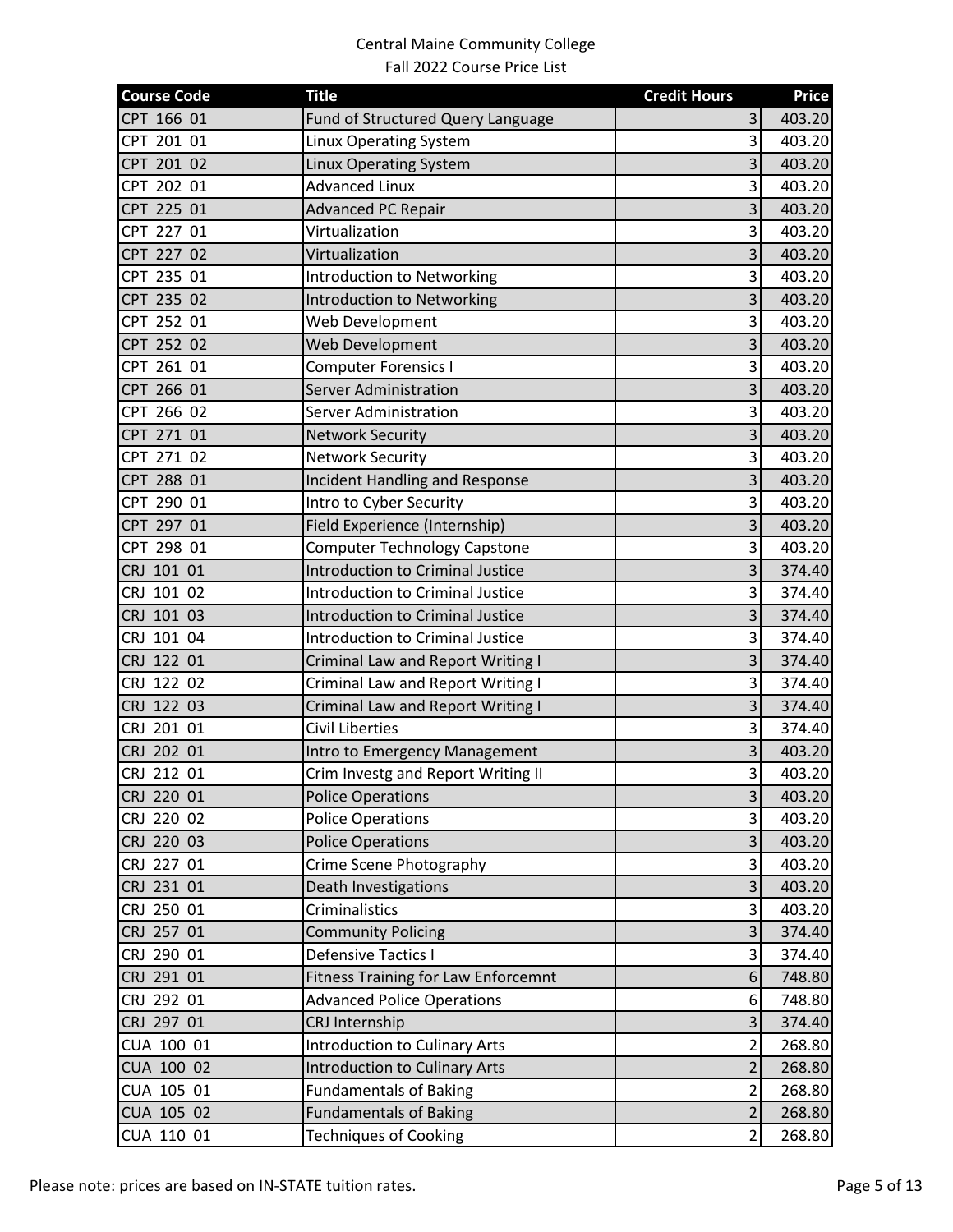| <b>Course Code</b> | <b>Title</b>                               | <b>Credit Hours</b>     | <b>Price</b> |
|--------------------|--------------------------------------------|-------------------------|--------------|
| CUA 110 02         | <b>Techniques of Cooking</b>               | 2                       | 268.80       |
| CUA 115 01         | <b>Baking Principles and Presentations</b> | $\overline{2}$          | 268.80       |
| CUA 115 02         | <b>Baking Principles and Presentations</b> | $\overline{2}$          | 268.80       |
| CUA 121 01         | <b>Food Preparation Sanitation</b>         | $\overline{3}$          | 403.20       |
| CUA 210 01         | <b>Butchery</b>                            | $\overline{2}$          | 268.80       |
| CUA 212 01         | <b>International Cuisine</b>               | $\overline{2}$          | 268.80       |
| CUA 214 01         | <b>Petit Fours and Artisan Breads</b>      | $\overline{2}$          | 268.80       |
| CUA 216 01         | Food and Beverage Purchasing               | $\overline{3}$          | 403.20       |
| ECE 100 01         | Introduction to Early Childhood Edu        | $\overline{3}$          | 374.40       |
| ECE 100 02         | Introduction to Early Childhood Edu        | $\overline{3}$          | 374.40       |
| ECE 113 01         | Curriculm & Environ for Young Child        | $\overline{\mathbf{3}}$ | 374.40       |
| ECE 150 01         | Lang and Literacy for Young Child          | $\mathsf{3}$            | 374.40       |
| ECE 203 01         | Teaching Math to Young Children            | 3                       | 374.40       |
| ECE 205 01         | Education of Chldrn w/ Spec'l Needs        | $\overline{\mathbf{3}}$ | 374.40       |
| ECE 297 01         | Preschool Field Experience                 | 3                       | 374.40       |
| ECE 298 01         | Capstone in Early Childhood Educ           | 6                       | 748.80       |
| ECE 299 01         | Capstone in Early Childhd Education        | $\overline{\mathbf{3}}$ | 374.40       |
| ECO 201 01         | Macroeconomics                             | $\overline{3}$          | 374.40       |
| ECO 201 02         | Macroeconomics                             | $\overline{\mathbf{3}}$ | 374.40       |
| ECO 201 03         | Macroeconomics                             | 3                       | 374.40       |
| ECO 202 01         | <b>Introduction to Microeconomics</b>      | $\overline{3}$          | 374.40       |
| EDU 100 01         | <b>Education Seminar</b>                   | $\mathbf{1}$            | 124.80       |
| EDU 100 02         | <b>Education Seminar</b>                   | $\mathbf{1}$            | 124.80       |
| EDU 101 01         | <b>Introduction to Education</b>           | $\overline{\mathbf{3}}$ | 374.40       |
| EDU 101 02         | <b>Introduction to Education</b>           | $\overline{\mathbf{3}}$ | 374.40       |
| EDU 185 01         | Fund of Educ Students w/ Spec Needs        | $\overline{\mathbf{3}}$ | 374.40       |
| EDU 280 01         | Mindfulness for Stud, Family, Self         | 3                       | 374.40       |
| EDU 284 01         | <b>Guidance and Self-Regulation</b>        | $\overline{3}$          | 374.40       |
| <b>ELT 100 LB</b>  | <b>ELT 1st Year Lab</b>                    | 0                       | 0.00         |
| ELT 101 01         | Electricity I                              | $\overline{\mathsf{3}}$ | 403.20       |
| ELT 117 01         | National Electrical Code I                 | $\overline{\mathbf{3}}$ | 403.20       |
| ELT 123 01         | <b>Electrical Controls I</b>               | 3                       | 403.20       |
| ELT 153 01         | Digital Logic                              | $\overline{\mathbf{3}}$ | 403.20       |
| <b>ELT 200 LB</b>  | <b>ELT 2nd Year Lab</b>                    | 0                       | 0.00         |
| ELT 221 01         | <b>Industrial Controls</b>                 | $\overline{\mathbf{3}}$ | 403.20       |
| ELT 231 01         | <b>Process Measurement</b>                 | $\overline{\mathbf{3}}$ | 403.20       |
| ELT 245 01         | <b>Electronic Devices II</b>               | $\overline{\mathbf{3}}$ | 403.20       |
| ELT 276 01         | <b>Automation Systems</b>                  | $\overline{2}$          | 268.80       |
| ENG 090 01         | English Workshop                           | 4                       | 537.60       |
| ENG 090 02         | English Workshop                           | 4                       | 537.60       |
| ENG 090 03         | English Workshop                           | 4                       | 537.60       |
| ENG 090 04         | English Workshop                           | 4                       | 537.60       |
| ENG 090 05         | English Workshop                           | 4                       | 537.60       |
| ENG 101 01         | <b>College Writing</b>                     | $\overline{\mathbf{3}}$ | 403.20       |
| ENG 101 02         | <b>College Writing</b>                     | $\overline{\mathbf{3}}$ | 403.20       |
| ENG 101 03         | <b>College Writing</b>                     | $\vert$ 3               | 403.20       |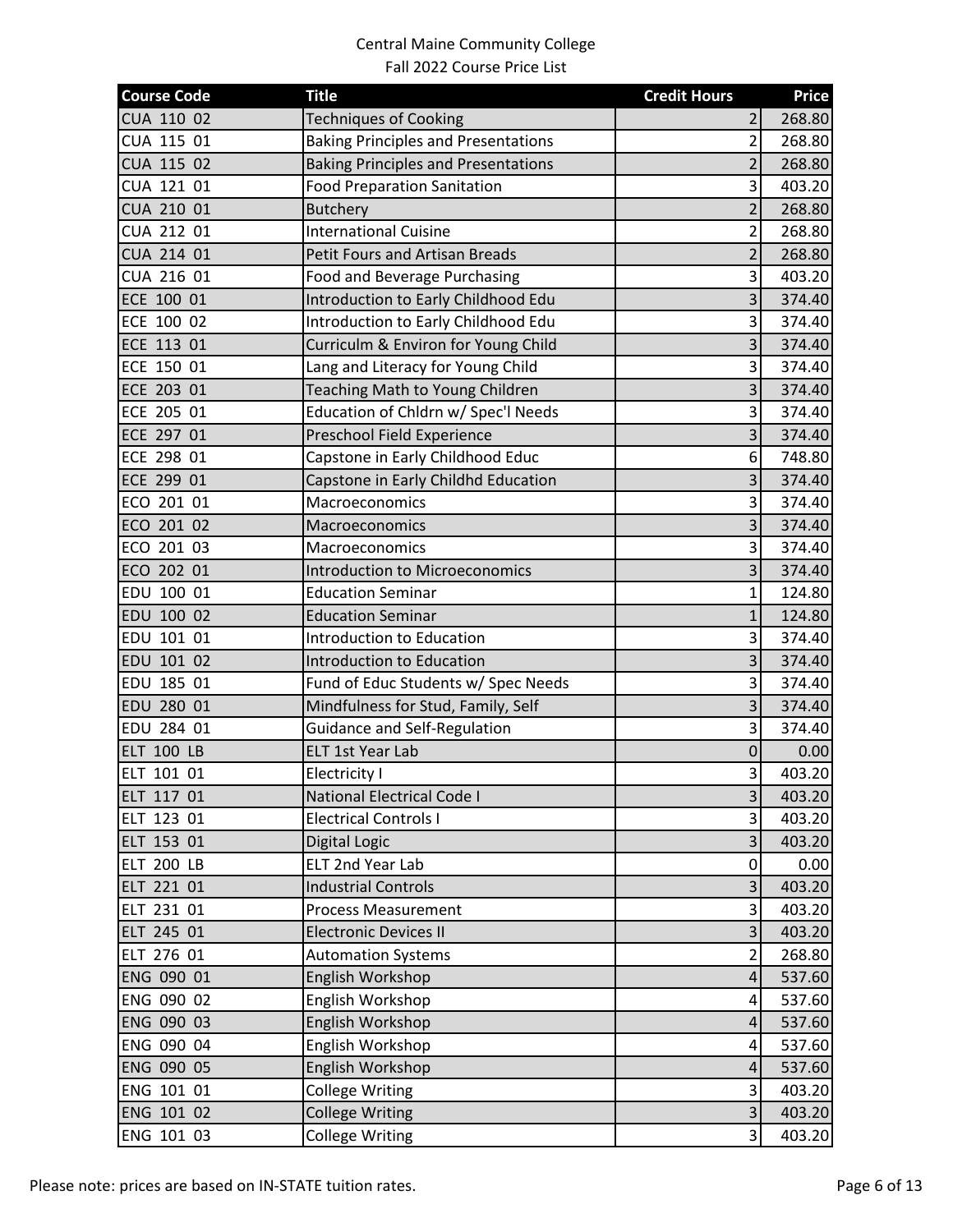| <b>Course Code</b> | <b>Title</b>                              | <b>Credit Hours</b>     | <b>Price</b> |
|--------------------|-------------------------------------------|-------------------------|--------------|
| ENG 101 04         | <b>College Writing</b>                    | 3                       | 403.20       |
| ENG 101 05         | <b>College Writing</b>                    | 3                       | 403.20       |
| ENG 101 06         | <b>College Writing</b>                    | 3                       | 403.20       |
| ENG 101 07         | <b>College Writing</b>                    | 3                       | 403.20       |
| ENG 101 08         | <b>College Writing</b>                    | 3                       | 403.20       |
| ENG 101 09         | <b>College Writing</b>                    | 3                       | 403.20       |
| ENG 101 10         | <b>College Writing</b>                    | 3                       | 403.20       |
| ENG 101 11         | <b>College Writing</b>                    | 3                       | 403.20       |
| ENG 101 12         | <b>College Writing</b>                    | 3                       | 403.20       |
| ENG 101 13         | <b>College Writing</b>                    | 3                       | 403.20       |
| ENG 101 14         | <b>College Writing</b>                    | 3                       | 403.20       |
| ENG 101 15         | <b>College Writing</b>                    | 3                       | 403.20       |
| ENG 101 16         | <b>College Writing</b>                    | 3                       | 403.20       |
| ENG 101 17         | <b>College Writing</b>                    | 3                       | 403.20       |
| ENG 101 18         | <b>College Writing</b>                    | 3                       | 403.20       |
| ENG 101 19         | <b>College Writing</b>                    | $\overline{\mathbf{3}}$ | 403.20       |
| ENG 101 20         | <b>College Writing</b>                    | 3                       | 403.20       |
| ENG 101 21         | <b>College Writing</b>                    | $\overline{\mathbf{3}}$ | 403.20       |
| ENG 105 01         | <b>College Writing Seminar</b>            | 4                       | 537.60       |
| ENG 105 02         | <b>College Writing Seminar</b>            | 4                       | 537.60       |
| ENG 105 03         | <b>College Writing Seminar</b>            | 4                       | 537.60       |
| ENG 105 04         | <b>College Writing Seminar</b>            | 4                       | 537.60       |
| ENG 105 05         | <b>College Writing Seminar</b>            | 4                       | 537.60       |
| ENG 112 01         | American Literature I                     | 3                       | 374.40       |
| ENG 121 01         | The Short Story                           | 3                       | 374.40       |
| ENG 125 01         | Introduction to Literature                | 3                       | 403.20       |
| ENG 125 02         | Introduction to Literature                | 3                       | 403.20       |
| ENG 201 01         | <b>Technical Writing</b>                  | 3                       | 403.20       |
| ENG 201 02         | <b>Technical Writing</b>                  | 3                       | 403.20       |
| ENG 201 03         | <b>Technical Writing</b>                  | $\overline{3}$          | 403.20       |
| ENG 201 04         | <b>Technical Writing</b>                  | 3                       | 403.20       |
| ENG 201 05         | <b>Technical Writing</b>                  | 3                       | 403.20       |
| ENG 201 06         | <b>Technical Writing</b>                  | 3                       | 403.20       |
| ENG 201 07         | <b>Technical Writing</b>                  | 3                       | 403.20       |
| ENG 211 01         | <b>Creative Writing</b>                   | $\overline{3}$          | 403.20       |
| ENG 211 02         | <b>Creative Writing</b>                   | 3                       | 403.20       |
| ENG 215 01         | Film as Literature                        | 3                       | 403.20       |
| ENG 220 01         | <b>Business Communication</b>             | $\overline{\mathbf{3}}$ | 403.20       |
| ENG 220 02         | <b>Business Communication</b>             | 3                       | 403.20       |
| ENG 220 03         | <b>Business Communication</b>             | $\overline{\mathbf{3}}$ | 403.20       |
| ENG 220 04         | <b>Business Communication</b>             | $\overline{\mathbf{3}}$ | 403.20       |
| ENG 220 05         | <b>Business Communication</b>             | $\overline{\mathbf{3}}$ | 403.20       |
| ENG 220 06         | <b>Business Communication</b>             | $\overline{\mathbf{3}}$ | 403.20       |
| ESP 100 01         | <b>Introduction to Esports Management</b> | $\overline{\mathbf{3}}$ | 374.40       |
| ESP 225 01         | <b>Aspects of Game Design</b>             | $\overline{\mathbf{3}}$ | 403.20       |
| ESP 228 01         | <b>Esports Event Management</b>           | $\overline{\mathbf{3}}$ | 403.20       |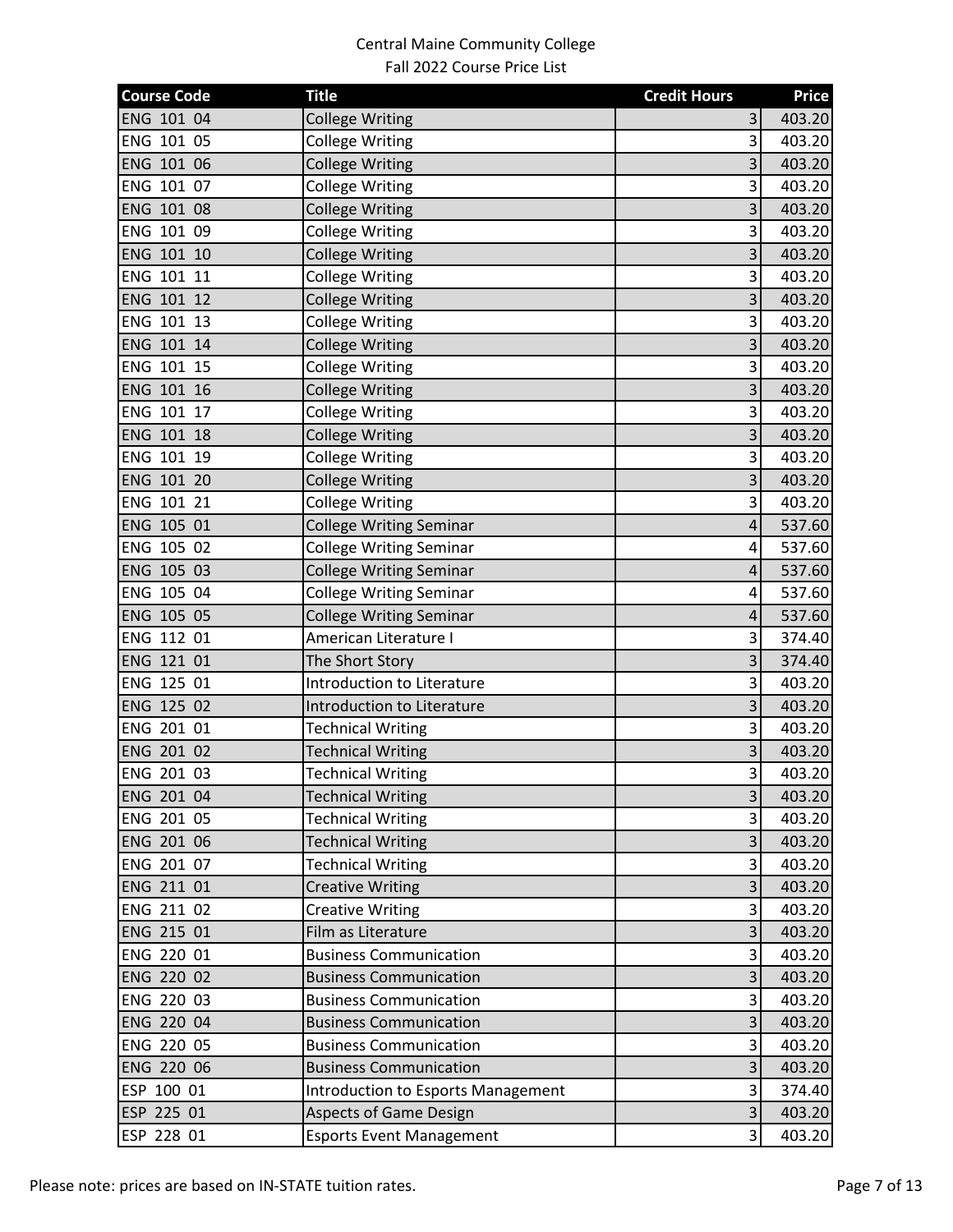| <b>Course Code</b> | <b>Title</b>                            | <b>Credit Hours</b>     | <b>Price</b> |
|--------------------|-----------------------------------------|-------------------------|--------------|
| FOA 100 01         | <b>Dealer Practices</b>                 | 2                       | 364.80       |
| FOA 151 01         | <b>Field Experience</b>                 | $\overline{5}$          | 768.00       |
| FOA 152 01         | <b>Auto Elect Systems</b>               | $\overline{3}$          | 499.20       |
| FOA 232 01         | <b>Field Experience</b>                 | 4                       | 633.60       |
| FOA 270 01         | Comp Cntrld Sys, Eng Perform, Fuels     | 5 <sup>1</sup>          | 768.00       |
| FRE 101 01         | <b>Beginning French I</b>               | $\overline{3}$          | 374.40       |
| FRE 102 01         | <b>Beginning French II</b>              | 3                       | 374.40       |
| FRN 101 01         | <b>Introduction to Forensic Science</b> | 3                       | 374.40       |
| GRC 102 01         | Graphic Design I                        | $\overline{3}$          | 403.20       |
| GRC 103 01         | Digital Page Layout I                   | $\overline{3}$          | 403.20       |
| GRC 106 01         | <b>Vector Illustration I</b>            | $\overline{\mathbf{3}}$ | 403.20       |
| GRC 118 01         | Introduction to Digital Photography     | $\overline{\mathbf{3}}$ | 403.20       |
| GRC 152 01         | Portfolio Design & Development          | 3                       | 403.20       |
| GRC 176 01         | Photoshop I                             | $\overline{\mathbf{3}}$ | 403.20       |
| GRC 296 01         | ST: Digital Imaging & Promo Product     | 3                       | 403.20       |
| GRC 297 01         | <b>GRC Internship Experience</b>        | $\overline{3}$          | 403.20       |
| GRC 298 01         | <b>GRC Production Experience</b>        | $\overline{\mathbf{3}}$ | 403.20       |
| HIS 152 01         | <b>Western Civilization II</b>          | $\overline{3}$          | 374.40       |
| HIS 201 01         | <b>Maine History</b>                    | $\overline{\mathbf{3}}$ | 374.40       |
| HUS 100 01         | Human Services Seminar                  | 1                       | 124.80       |
| HUS 100 02         | Human Services Seminar                  | $\mathbf{1}$            | 124.80       |
| HUS 100 03         | Human Services Seminar                  | $\mathbf{1}$            | 124.80       |
| HUS 100 04         | Human Services Seminar                  | $\mathbf{1}$            | 124.80       |
| HUS 101 01         | Critical Think.& Addic Professional     | $\overline{\mathbf{3}}$ | 374.40       |
| HUS 112 01         | <b>Introduction to Human Services</b>   | $\overline{\mathbf{3}}$ | 374.40       |
| HUS 112 02         | <b>Introduction to Human Services</b>   | $\overline{\mathbf{3}}$ | 374.40       |
| HUS 112 03         | <b>Introduction to Human Services</b>   | 3                       | 374.40       |
| HUS 151 01         | <b>Interviewing and Counseling</b>      | $\overline{3}$          | 374.40       |
| HUS 151 02         | <b>Interviewing and Counseling</b>      | $\overline{3}$          | 374.40       |
| HUS 151 03         | <b>Interviewing and Counseling</b>      | $\overline{\mathsf{3}}$ | 374.40       |
| HUS 153 01         | <b>Substance Abuse</b>                  | $\overline{\mathbf{3}}$ | 374.40       |
| HUS 153 02         | <b>Substance Abuse</b>                  | 3                       | 374.40       |
| HUS 155 01         | Case Management                         | $\overline{\mathbf{3}}$ | 374.40       |
| HUS 155 02         | Case Management                         | $\overline{\mathbf{3}}$ | 374.40       |
| HUS 161 01         | Addiction Over the Lifespan             | $\overline{\mathbf{3}}$ | 374.40       |
| HUS 201 01         | Multicultural Persp in Human Serv       | $\overline{\mathbf{3}}$ | 374.40       |
| HUS 201 02         | Multicultural Persp in Human Serv       | $\overline{3}$          | 374.40       |
| HUS 202 01         | Psychosocial Aspects of Disability      | $\overline{\mathbf{3}}$ | 374.40       |
| HUS 202 02         | Psychosocial Aspects of Disability      | 3                       | 374.40       |
| HUS 204 01         | <b>Vocational Rehabilitation</b>        | $\overline{3}$          | 374.40       |
| HUS 205 01         | <b>Crisis Intervention</b>              | $\overline{\mathbf{3}}$ | 374.40       |
| HUS 208 01         | Mindfulness & Self-Care                 | $\overline{\mathbf{3}}$ | 374.40       |
| HUS 208 02         | Mindfulness & Self-Care                 | $\overline{\mathbf{3}}$ | 374.40       |
| HUS 241 01         | Human Services Practicum I              | $\overline{a}$          | 499.20       |
| HUS 241 02         | Human Services Practicum I              | $\overline{\mathbf{r}}$ | 499.20       |
| HUS 251 01         | Human Services Practicum II             | $\overline{4}$          | 499.20       |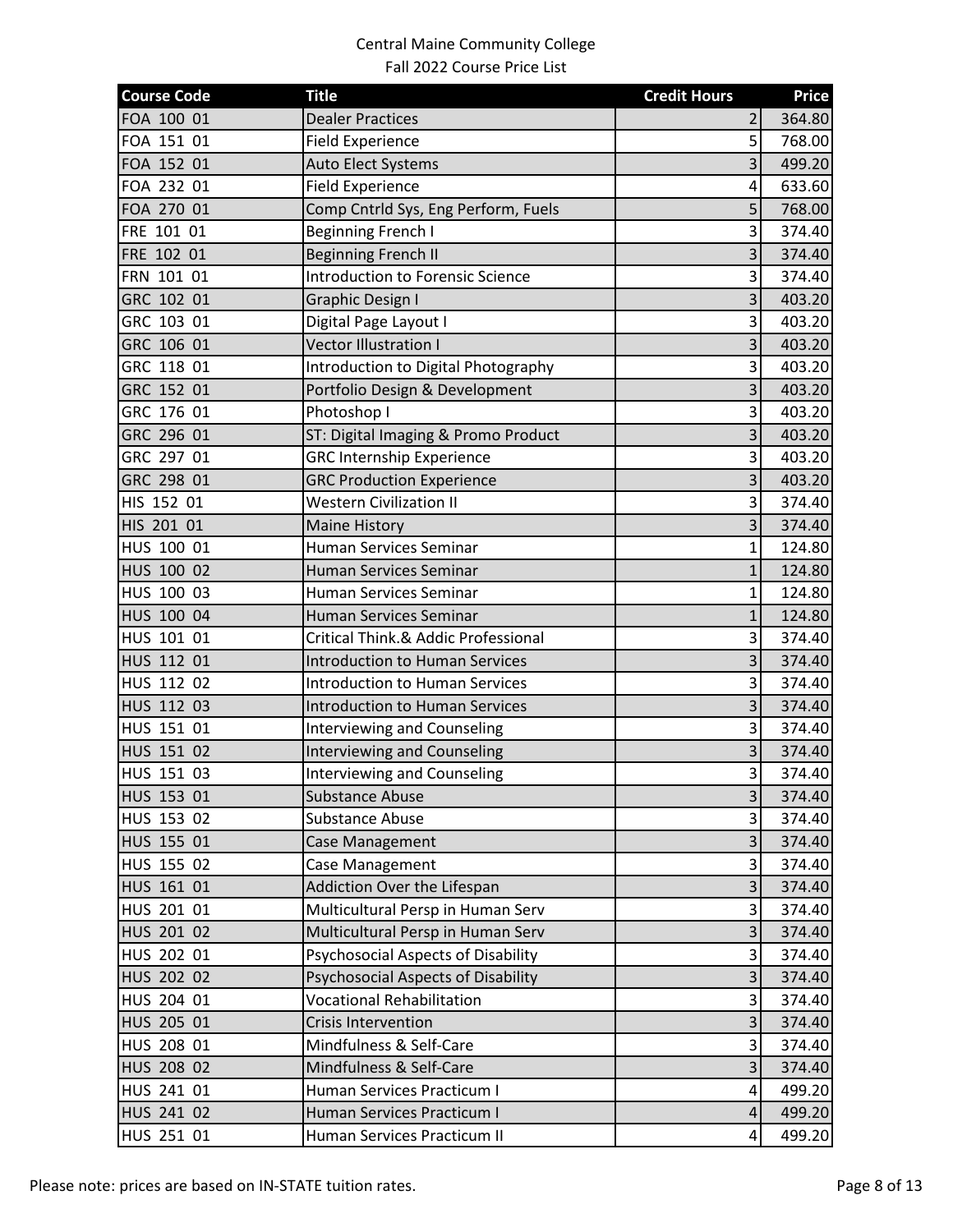| <b>Course Code</b> | <b>Title</b>                          | <b>Credit Hours</b>     | <b>Price</b> |
|--------------------|---------------------------------------|-------------------------|--------------|
| HUS 251 02         | Human Services Practicum II           | 4                       | 499.20       |
| HUS 296 01         | ST: Myth, Madness & Mental Illness    | 3                       | 374.40       |
| HVT 105 01         | <b>Basic Refrigeration Principles</b> | 3                       | 403.20       |
| HVT 111 01         | Electricity for HVAC/R                | 3                       | 403.20       |
| HVT 252 01         | <b>HVACR System Design</b>            | 3                       | 403.20       |
| HVT 255 01         | <b>Commercial Refrigeration</b>       | $\overline{2}$          | 268.80       |
| INS 101 01         | <b>Technology and Society</b>         | 3                       | 403.20       |
| JUS 204 01         | Victimology                           | 3                       | 374.40       |
| JUS 205 01         | Crisis Intervention for Justice Stu   | 3                       | 374.40       |
| JUS 232 01         | <b>Criminal Psychology</b>            | 3                       | 374.40       |
| JUS 245 01         | Criminology                           | 3                       | 374.40       |
| LER 100 01         | <b>GEN First-Year Seminar</b>         | $\mathbf 1$             | 124.80       |
| LER 100 02         | <b>GEN First-Year Seminar</b>         | $\mathbf{1}$            | 124.80       |
| LER 100 03         | First-Year Seminar                    | 1                       | 124.80       |
| LER 100 04         | <b>GEN First-Year Seminar</b>         | $\mathbf{1}$            | 124.80       |
| LER 100 05         | <b>GEN First-Year Seminar</b>         | $\mathbf{1}$            | 124.80       |
| LER 100 06         | <b>GEN First-Year Seminar</b>         | $\mathbf{1}$            | 124.80       |
| LER 100 07         | <b>GEN First-Year Seminar</b>         | $\mathbf 1$             | 124.80       |
| LER 100 08         | <b>GEN First-Year Seminar</b>         | 1                       | 124.80       |
| LER 100 09         | <b>MEA First-Year Seminar</b>         | 1                       | 124.80       |
| LER 100 10         | MCO First-Year Seminar                | $\mathbf{1}$            | 124.80       |
| LER 100 11         | MCO First-Year Seminar                | 1                       | 124.80       |
| MAT 030 01         | <b>Basic Math</b>                     | 3                       | 374.40       |
| MAT 030 02         | <b>Basic Math</b>                     | 3                       | 374.40       |
| MAT 030 03         | <b>Basic Math</b>                     | 3                       | 374.40       |
| MAT 030 04         | <b>Basic Math</b>                     | 3                       | 374.40       |
| MAT 030 05         | <b>Basic Math</b>                     | 3                       | 374.40       |
| MAT 050 01         | Algebra I                             | 3                       | 374.40       |
| MAT 050 02         | Algebra I                             | 3                       | 374.40       |
| MAT 050 03         | Algebra I                             | $\overline{\mathbf{3}}$ | 374.40       |
| MAT 050 X1         | Algebra I                             | 3                       | 374.40       |
| MAT 080 01         | Pre-Statistics                        | 3                       | 374.40       |
| MAT 100 01         | Intermediate Algebra                  | 3                       | 374.40       |
| MAT 100 02         | Intermediate Algebra                  | 3                       | 374.40       |
| MAT 100 03         | Intermediate Algebra                  | 3                       | 374.40       |
| MAT 100 04         | Intermediate Algebra                  | 3                       | 374.40       |
| MAT 100 05         | Intermediate Algebra                  | 3                       | 374.40       |
| MAT 100 06         | Intermediate Algebra                  | 3                       | 374.40       |
| MAT 100 07         | Intermediate Algebra                  | 3                       | 374.40       |
| MAT 100 08         | Intermediate Algebra                  | 3                       | 374.40       |
| MAT 101 01         | <b>Business Math</b>                  | $\overline{\mathbf{3}}$ | 374.40       |
| MAT 101 02         | <b>Business Math</b>                  | 3                       | 374.40       |
| MAT 101 03         | <b>Business Math</b>                  | 3                       | 374.40       |
| MAT 101 04         | <b>Business Math</b>                  | 3                       | 374.40       |
| MAT 101 05         | <b>Business Math</b>                  | 3                       | 374.40       |
| MAT 101 06         | <b>Business Math</b>                  | 3                       | 374.40       |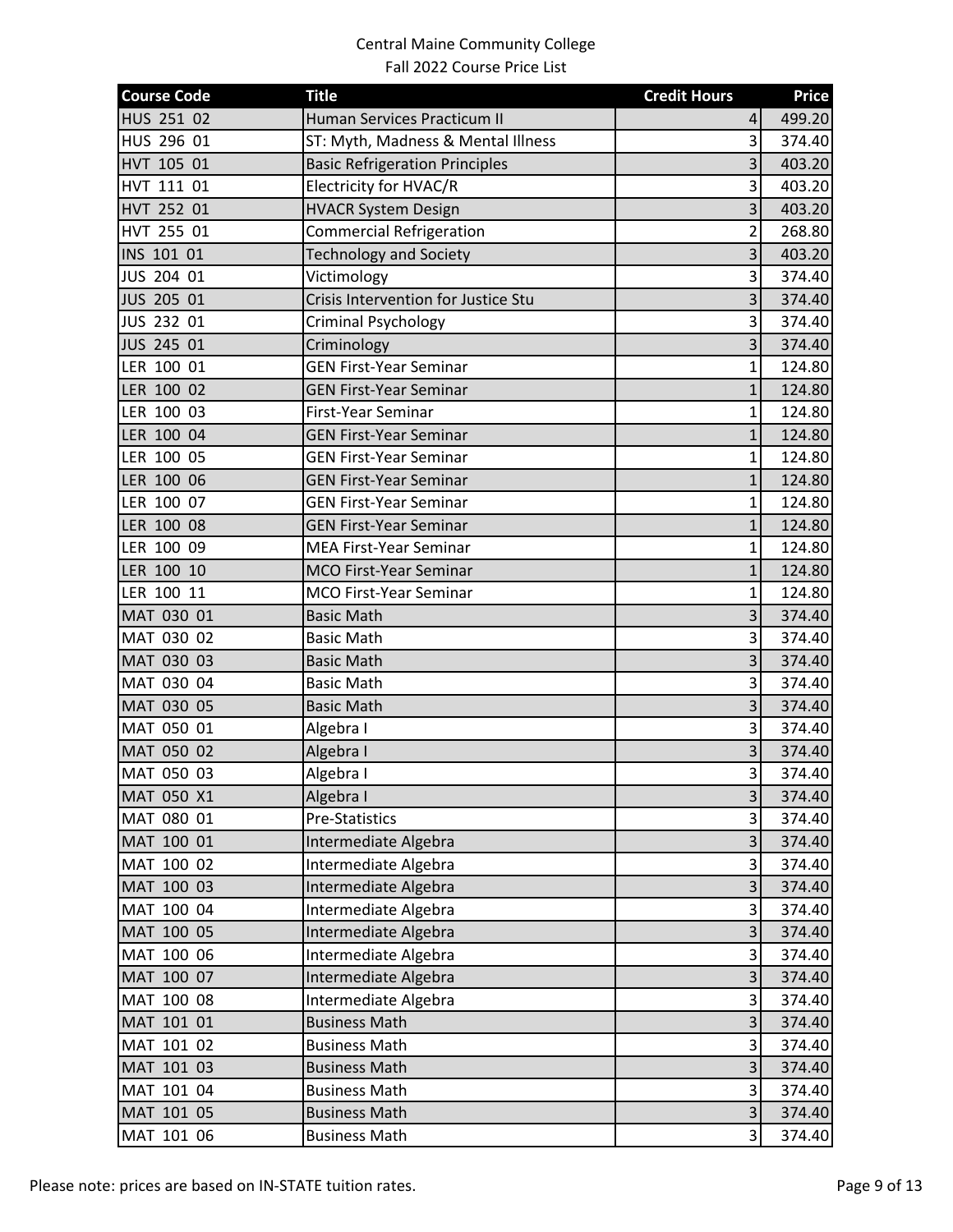| <b>Course Code</b> | <b>Title</b>                              | <b>Credit Hours</b>     | <b>Price</b> |
|--------------------|-------------------------------------------|-------------------------|--------------|
| MAT 101 07         | <b>Business Math</b>                      | 3                       | 374.40       |
| MAT 102 01         | Numbers and Logic                         | 3                       | 374.40       |
| MAT 104 01         | <b>Technical Math</b>                     | 3                       | 374.40       |
| MAT 104 02         | <b>Technical Math</b>                     | 3                       | 374.40       |
| MAT 104 03         | <b>Technical Math</b>                     | 3                       | 374.40       |
| MAT 105 01         | <b>Geometry and Trigonometry</b>          | 3                       | 374.40       |
| MAT 115 01         | <b>Quantitative Reasoning</b>             | 3                       | 374.40       |
| MAT 115 02         | <b>Quantitative Reasoning</b>             | 3                       | 374.40       |
| MAT 115 03         | <b>Quantitative Reasoning</b>             | 3                       | 374.40       |
| MAT 115 04         | <b>Quantitative Reasoning</b>             | 3                       | 374.40       |
| MAT 115 05         | Quantitative Reasoning                    | 3                       | 374.40       |
| MAT 122 01         | College Algebra                           | 3                       | 374.40       |
| MAT 122 02         | College Algebra                           | 3                       | 374.40       |
| MAT 122 03         | College Algebra                           | 3                       | 374.40       |
| MAT 122 04         | College Algebra                           | 3                       | 374.40       |
| MAT 122 05         | College Algebra                           | 3                       | 374.40       |
| MAT 125 01         | <b>Finite Mathematics</b>                 | 3                       | 374.40       |
| MAT 132 01         | Pre-Calculus                              | 3                       | 374.40       |
| MAT 135 01         | <b>Statistics</b>                         | 3                       | 374.40       |
| MAT 135 02         | <b>Statistics</b>                         | 3                       | 374.40       |
| MAT 135 03         | <b>Statistics</b>                         | 3                       | 374.40       |
| MAT 135 04         | <b>Statistics</b>                         | 3                       | 374.40       |
| MAT 135 05         | <b>Statistics</b>                         | 3                       | 374.40       |
| MAT 135 06         | <b>Statistics</b>                         | 3                       | 374.40       |
| MCO 100 01         | <b>Medical Coding Seminar</b>             | $\mathbf{1}$            | 124.80       |
| MCO 100 02         | <b>Medical Coding Seminar</b>             | $\mathbf{1}$            | 124.80       |
| MCO 111 01         | <b>Health Information Management</b>      | 4                       | 537.60       |
| MCO 111 02         | <b>Health Information Management</b>      | 4                       | 537.60       |
| MCO 116 01         | <b>Healthcare Statistics</b>              | $\overline{2}$          | 268.80       |
| MCO 121 01         | ICD CM Coding                             | $\overline{\mathbf{3}}$ | 403.20       |
| MCO 125 01         | <b>CPT &amp; HCPCS Coding</b>             | 3                       | 403.20       |
| MCO 134 01         | ICD PCS Coding                            | 3                       | 403.20       |
| MCO 136 01         | Intermediate CPT & HCPCS Coding           | 3                       | 403.20       |
| MCO 150 01         | <b>Medical Spec and Pathophysiology</b>   | 4                       | 537.60       |
| MCO 215 01         | Reimbursement Methodology                 | 3                       | 403.20       |
| MCO 299 01         | Practicum                                 | 3                       | 374.40       |
| MEA 100 01         | <b>Medical Assistant Seminar</b>          | $\mathbf{1}$            | 124.80       |
| MEA 165 01         | Medical Ethics & Law                      | 3                       | 403.20       |
| MEA 205 01         | Med Ofc Admin & Elect Hith Records        | 3                       | 403.20       |
| MEA 210 01         | <b>Insurance Coding/Claims Processing</b> | $\overline{\mathbf{3}}$ | 403.20       |
| MEA 221 01         | <b>Medical Clinical Procedures I Lab</b>  | $\overline{2}$          | 268.80       |
| MEA 222 01         | <b>Medical Clinical Procedures I</b>      | 3                       | 403.20       |
| MEA 240 01         | <b>Essentials of Pharm for Med Assist</b> | $\overline{3}$          | 403.20       |
| MEA 266 01         | <b>Medical Assistant Externship</b>       | 6                       | 806.40       |
| MET 111 01         | <b>Medical Terminology</b>                | 3                       | 403.20       |
| MET 111 02         | <b>Medical Terminology</b>                | 3                       | 403.20       |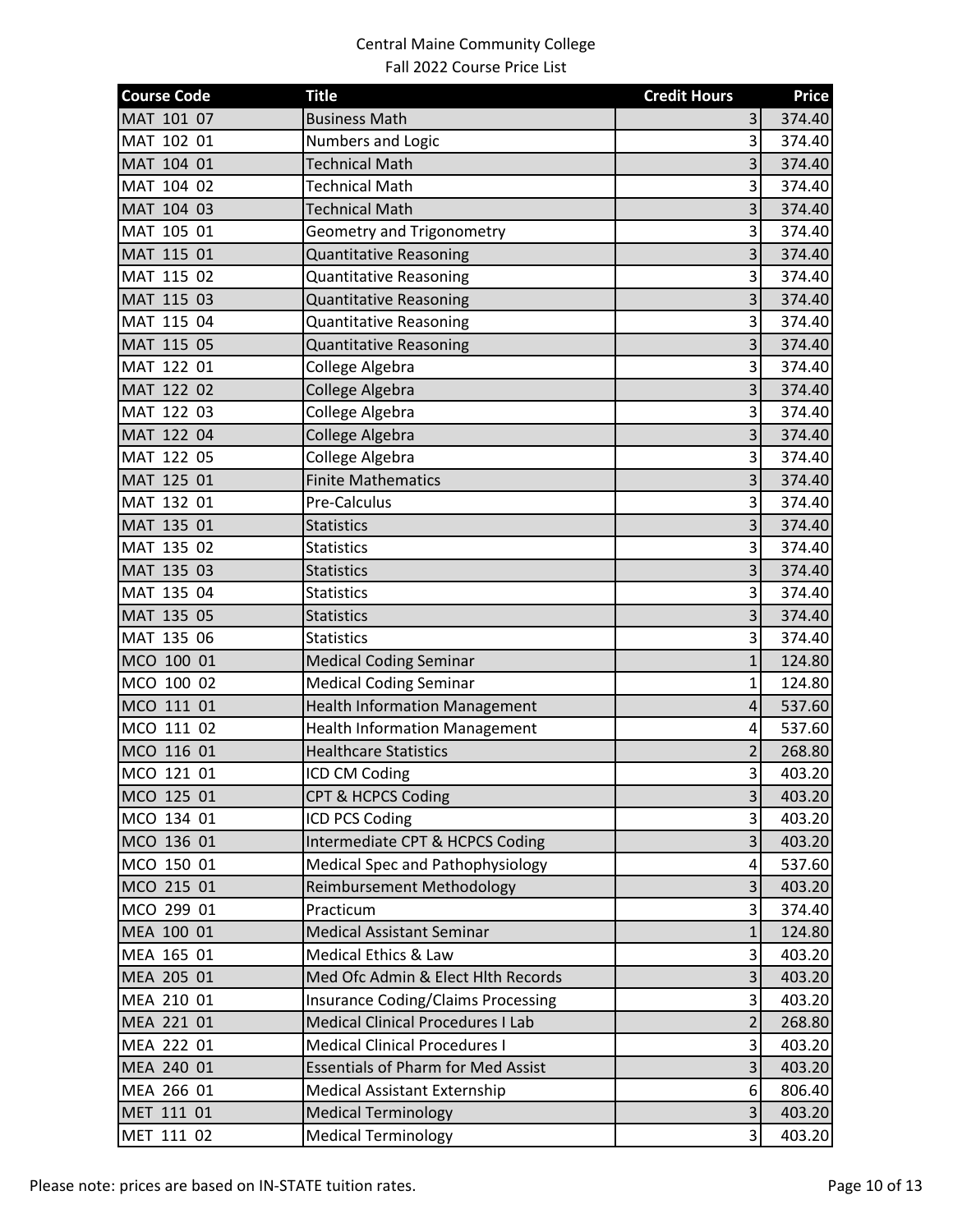| <b>Course Code</b> | <b>Title</b>                              | <b>Credit Hours</b>     | <b>Price</b> |
|--------------------|-------------------------------------------|-------------------------|--------------|
| MUS 101 01         | Music Apprec and History                  | $\overline{3}$          | 374.40       |
| MUS 111 01         | Listening to Jazz                         | $\mathsf{3}$            | 374.40       |
| NUR 112 01         | <b>Foundations of Nursing Care/Adults</b> | 9                       | 1209.60      |
| NUR 112 02         | Foundations of Nursing Care/Adults        | 9                       | 1209.60      |
| NUR 112 03         | <b>Foundations of Nursing Care/Adults</b> | 9                       | 1209.60      |
| NUR 112 04         | <b>Foundations of Nursing Care/Adults</b> | 9                       | 1209.60      |
| <b>NUR 112 L1</b>  | Foundations of Nursing Care/Adults        | $\overline{9}$          | 1209.60      |
| NUR 115 01         | Med Prep, Admin/ Dosage Calculatns        | $\mathbf{1}$            | 134.40       |
| <b>NUR 212 01</b>  | Nursing Across the Life Span II           | 9                       | 1209.60      |
| <b>NUR 212 L1</b>  | Nursing Across the Life Span II           | 9                       | 1209.60      |
| OHS 111 01         | OSHA 10 hr Training                       | $\mathbf{1}$            | 142.40       |
| PHF 110 01         | Exercise Sc, Athl Trng, Phys Fit Se       | $\mathbf{1}$            | 124.80       |
| PHF 122 01         | Kinesiology                               | $\overline{\mathbf{3}}$ | 374.40       |
| PHF 197 01         | PHF Field Experience                      | $\overline{2}$          | 249.60       |
| PHF 204 01         | Nutrition to Improve Human Perform        | 3                       | 374.40       |
| PHF 207 01         | Introduction to Injury Prevention         | $\overline{\mathbf{3}}$ | 374.40       |
| PHI 101 01         | <b>Critical Thinking</b>                  | 3                       | 374.40       |
| PHI 101 02         | <b>Critical Thinking</b>                  | $\overline{\mathbf{3}}$ | 374.40       |
| PHI 101 03         | <b>Critical Thinking</b>                  | $\overline{\mathbf{3}}$ | 374.40       |
| PHI 101 04         | <b>Critical Thinking</b>                  | $\overline{\mathbf{3}}$ | 374.40       |
| PHI 101 05         | <b>Critical Thinking</b>                  | $\overline{\mathbf{3}}$ | 374.40       |
| PHI 101 06         | <b>Critical Thinking</b>                  | $\overline{\mathbf{3}}$ | 374.40       |
| PHI 111 01         | Intro to Ethics                           | 3                       | 374.40       |
| PHI 111 02         | Intro to Ethics                           | $\overline{\mathbf{3}}$ | 374.40       |
| PHI 111 03         | Intro to Ethics                           | $\overline{\mathbf{3}}$ | 374.40       |
| PHI 111 04         | Intro to Ethics                           | $\overline{\mathbf{3}}$ | 374.40       |
| PHI 111 05         | Intro to Ethics                           | $\overline{3}$          | 374.40       |
| PHI 111 06         | Intro to Ethics                           | $\overline{\mathbf{3}}$ | 374.40       |
| PHI 111 07         | Intro to Ethics                           | 3                       | 374.40       |
| PHT 100 01         | <b>Plumbing Code</b>                      | $\overline{\mathsf{3}}$ | 374.40       |
| PHT 103 01         | <b>Plumbing Technology I</b>              | 5                       | 672.00       |
| PHT 135 01         | Electricity, Pumps and Hydronics          | $\overline{\mathbf{3}}$ | 403.20       |
| PHT 140 01         | Print Reading and Interpretation          | $\overline{2}$          | 249.60       |
| PHT 140 02         | Print Reading and Interpretation          | $\overline{2}$          | 249.60       |
| PHT 207 01         | <b>Heating I</b>                          | 4                       | 537.60       |
| PHT 207 02         | <b>Heating I</b>                          | 4                       | 537.60       |
| PHT 209 01         | Propane and Natural Gas I                 | 4                       | 537.60       |
| PHT 209 02         | Propane and Natural Gas I                 | 4                       | 537.60       |
| PHT 225 01         | Maine Oil/Solid Fuel Code                 | $\mathbf{1}$            | 124.80       |
| PHT 225 02         | Maine Oil/Solid Fuel Code                 | $\mathbf{1}$            | 124.80       |
| PHY 121 01         | Technical Physics I Lecture               | 3                       | 403.20       |
| PHY 122 01         | <b>Technical Physics I Lab</b>            | $\mathbf{1}$            | 134.40       |
| PMT 103 01         | <b>Blueprint Reading and Sketching</b>    | $\overline{\mathbf{3}}$ | 403.20       |
| PMT 103 02         | <b>Blueprint Reading and Sketching</b>    | $\overline{\mathbf{3}}$ | 403.20       |
| PMT 111 01         | Introduction to Lathes                    | $\overline{2}$          | 268.80       |
| PMT 111 02         | Introduction to Lathes                    | $\overline{2}$          | 268.80       |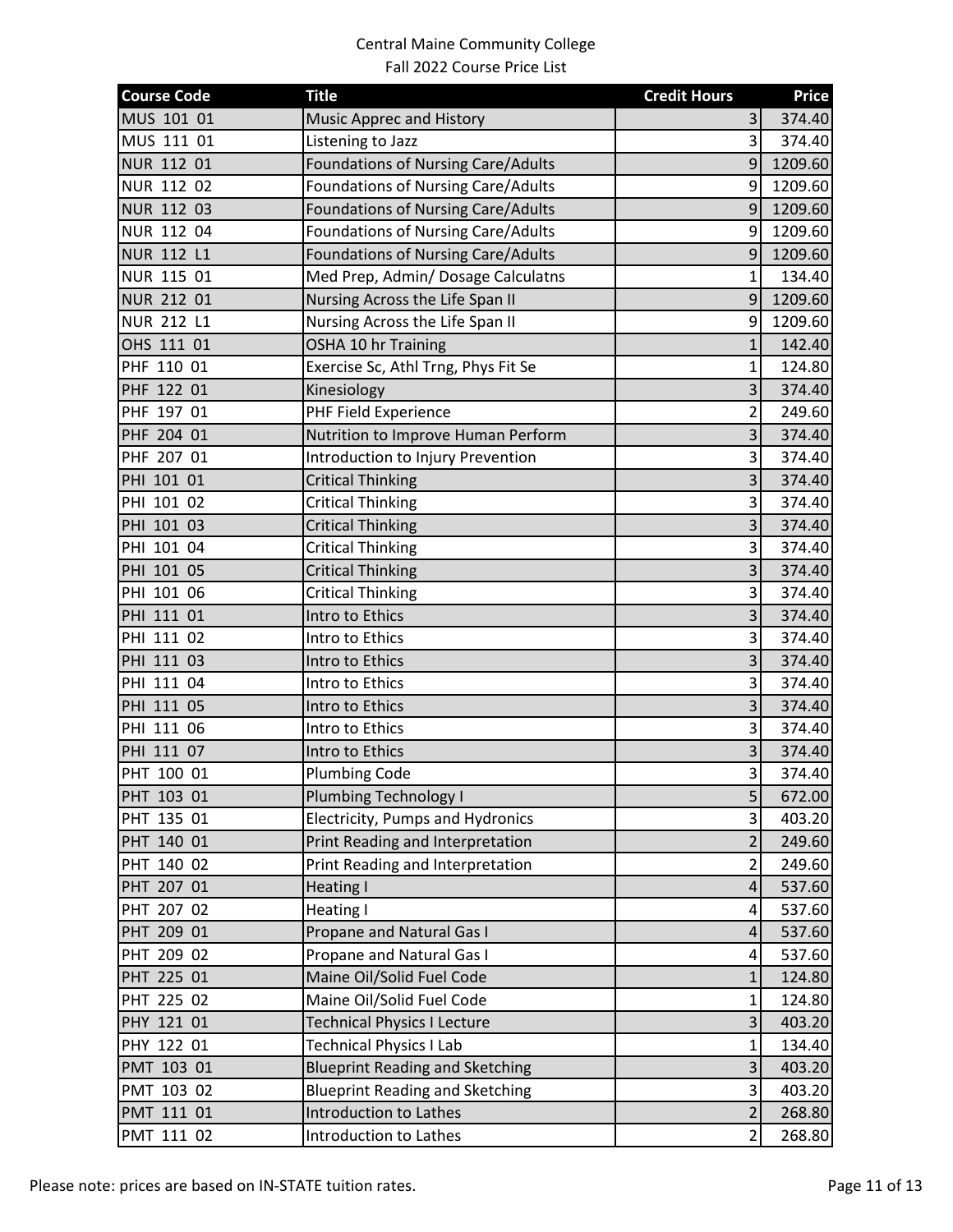| <b>Course Code</b> | <b>Title</b>                                   | <b>Credit Hours</b>     | <b>Price</b> |
|--------------------|------------------------------------------------|-------------------------|--------------|
| PMT 111 03         | <b>Introduction to Lathes</b>                  | 2                       | 268.80       |
| PMT 112 01         | Intro to Manual Milling                        | $\overline{2}$          | 268.80       |
| PMT 112 02         | Intro to Manual Milling                        | $\overline{2}$          | 268.80       |
| PMT 112 03         | Intro to Manual Milling                        | $\overline{2}$          | 268.80       |
| PMT 118 01         | Intro to CNC Milling                           | $\overline{2}$          | 268.80       |
| PMT 118 02         | Intro to CNC Milling                           | $\overline{2}$          | 268.80       |
| PMT 118 03         | Intro to CNC Milling                           | $\overline{2}$          | 268.80       |
| PMT 119 01         | Intro to CNC Lathes                            | $\overline{2}$          | 268.80       |
| PMT 119 02         | Intro to CNC Lathes                            | $\overline{2}$          | 268.80       |
| PMT 119 03         | Intro to CNC Lathes                            | 2                       | 268.80       |
| PMT 209 01         | <b>Geometric Dimensioning &amp; Tolerancin</b> | $\overline{\mathbf{3}}$ | 403.20       |
| PMT 209 02         | <b>Geometric Dimensioning &amp; Tolerancin</b> | $\overline{\mathbf{3}}$ | 403.20       |
| PMT 211 01         | <b>Advanced Threading Processes</b>            | $\overline{2}$          | 268.80       |
| PMT 211 02         | <b>Advanced Threading Processes</b>            | $\overline{2}$          | 268.80       |
| PMT 212 01         | <b>Circular CNC Milling Processes</b>          | $\overline{2}$          | 268.80       |
| PMT 212 02         | <b>Circular CNC Milling Processes</b>          | $\overline{2}$          | 268.80       |
| PMT 214 01         | <b>Advanced CNC</b>                            | $\overline{2}$          | 268.80       |
| PMT 214 02         | <b>Advanced CNC</b>                            | $\overline{2}$          | 268.80       |
| PMT 228 01         | Metallurgy                                     | $\mathbf{1}$            | 134.40       |
| PMT 270 01         | Intro to Solid Modeling                        | 3                       | 403.20       |
| PMT 276 01         | <b>Advanced Cam Programming</b>                | $\overline{2}$          | 268.80       |
| PMT 281 01         | 3-D Surface Milling                            | $\overline{\mathbf{3}}$ | 403.20       |
| POS 151 01         | American State & Local Government              | $\overline{3}$          | 374.40       |
| POS 160 01         | Intro to International Relations               | $\overline{\mathbf{3}}$ | 374.40       |
| PSM 205 01         | Parts and Service Management III               | 3                       | 403.20       |
| PSY 101 01         | Intro to Psychology                            | $\overline{\mathbf{3}}$ | 374.40       |
| PSY 101 02         | Intro to Psychology                            | 3                       | 374.40       |
| PSY 101 03         | Intro to Psychology                            | $\overline{3}$          | 374.40       |
| PSY 101 04         | Intro to Psychology                            | $\overline{\mathbf{3}}$ | 374.40       |
| PSY 101 05         | Intro to Psychology                            | $\overline{\mathsf{3}}$ | 374.40       |
| PSY 101 06         | Intro to Psychology                            | $\overline{\mathbf{3}}$ | 374.40       |
| PSY 101 07         | Intro to Psychology                            | 3                       | 374.40       |
| PSY 101 08         | Intro to Psychology                            | 3                       | 374.40       |
| PSY 101 X1         | Intro to Psychology                            | $\overline{\mathbf{3}}$ | 374.40       |
| PSY 111 01         | Developmental Psychology                       | $\overline{\mathbf{3}}$ | 374.40       |
| PSY 111 02         | Developmental Psychology                       | $\overline{\mathbf{3}}$ | 374.40       |
| PSY 111 03         | Developmental Psychology                       | 3                       | 374.40       |
| PSY 111 04         | Developmental Psychology                       | $\overline{\mathbf{3}}$ | 374.40       |
| PSY 114 01         | Child Development                              | 3                       | 374.40       |
| PSY 114 02         | Child Development                              | 3                       | 374.40       |
| PSY 114 03         | <b>Child Development</b>                       | $\overline{\mathbf{3}}$ | 374.40       |
| PSY 120 01         | Psychology in the Workplace                    | $\overline{\mathbf{3}}$ | 374.40       |
| PSY 120 02         | Psychology in the Workplace                    | $\overline{\mathbf{3}}$ | 374.40       |
| PSY 212 01         | Abuse, Trauma and Recovery                     | $\overline{\mathbf{3}}$ | 374.40       |
| PSY 260 01         | <b>Abnormal Psychology</b>                     | $\overline{\mathbf{3}}$ | 374.40       |
| PSY 296 01         | ST: Psychology of Happiness                    | $\overline{3}$          | 374.40       |